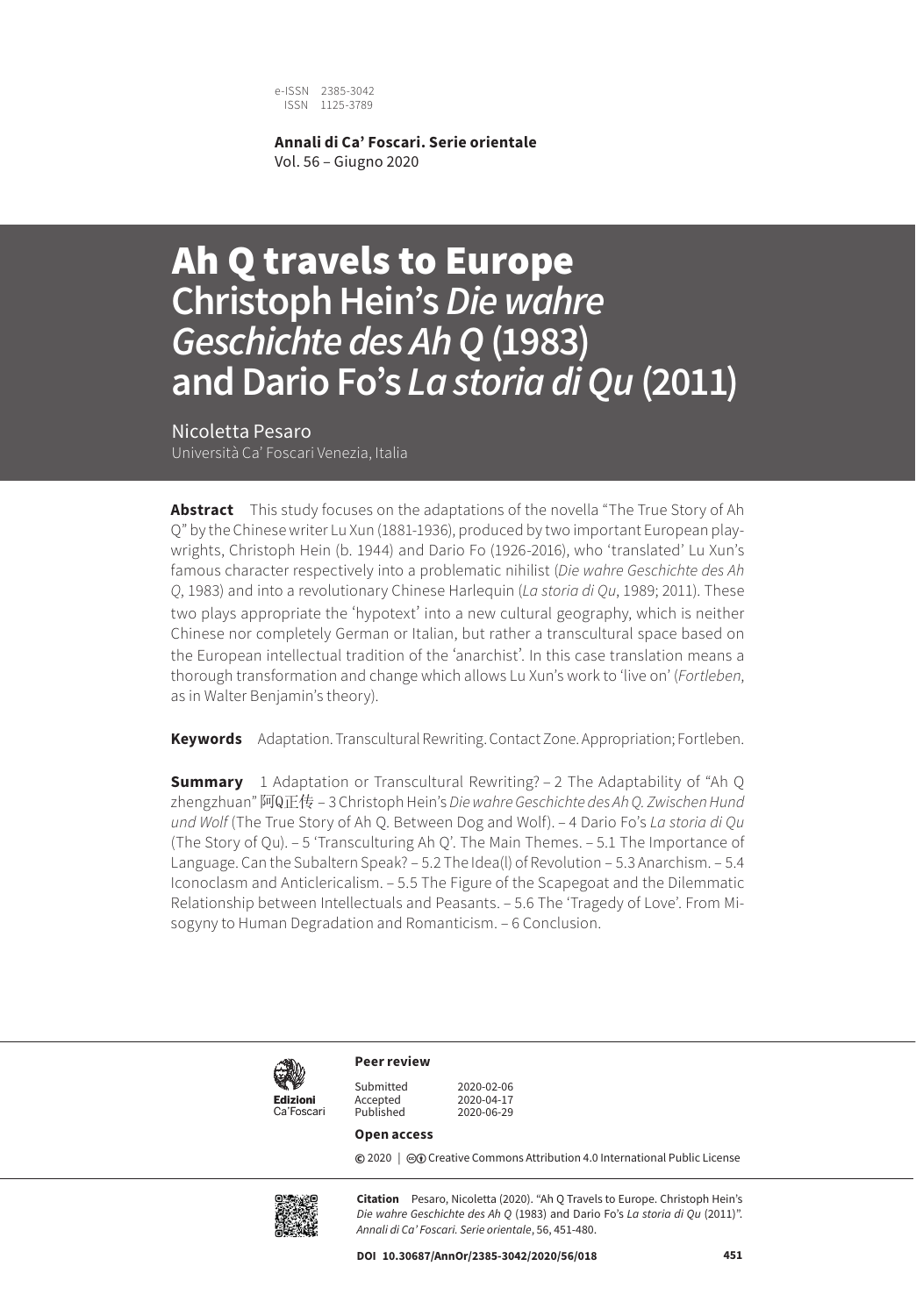#### 1 Adaptation or Transcultural Rewriting?

This paper deals with two case studies of intersemiotic translation, which should actually rather be inscribed within the category of adaptation (Hutcheon 2006) or transcultural rewriting (Lefevere 1992). I am using the word "rewriting" here because I will not carry out an analysis based on theatre studies – which is neither my field of research nor my interest in this study; rather, I will observe the phenomenon of adaptation merely from the point of view of textual re-location. An "extended palimpsest and, at the same time, a transcoding into a different set of conventions" (Hutcheon 2006, 33), adaptation is a "transgeneric practice" (Genette 1997, 395) of cultural relocation which gives a new life to the source text – often a classic – by bringing it "into greater proximity to the cultural and temporal context of the readers or audiences" (Genette 1997, 304). The intriguing thing about this kind of 'translation' – which is not considered such by some scholars – is that, despite the radical changes and metamorphoses undergone by the prototext, one can still recognise a core set of elements that survive and, moreover, acquire new life and a new meaning in the metatext. While reflecting on the nature of adaptation as a peculiar form of translation, I will also enquire as to the possibility for a text to transcend its historical and cultural boundaries, while still retaining its intrinsic values and identity. Borrowing Benjamin's concept of *Fortleben* ("to live on"), I will demonstrate, on the contrary, that transculturation and the radical changes applied to the original text guarantee its lasting existence in new forms.

As far as the method of analysis is concerned, I will draw from translation studies the main tools for reconstructing and classifying the strategies of appropriation and transformation of the prototext into different metatexts, which – despite possessing an autonomous life and being received as an original production of the target culture – at a deeper level, cannot completely be separated from the specific roots from which they have taken shape in the adapters' mind. Indeed, the fascinating 'transforming appropriation' operated by the authors of these adaptations represents a complex cultural re-invention, which blends local and exotic factors, and subverts the usual perspective on modern Chinese culture as rooted in the imitation or appropriation of Western models. On the contrary, the case studies analysed in this paper will provide an opposite example, where a modern Chinese literary work has been appropriated and adapted into the cultural tradition of modern European drama. For this reason, I will also draw upon Mary Pratt's concept of "contact zone" (1991), in order to better accommodate and explain the process and the effects of the adaptation.

The case studies analysed in this paper are the adaptations of Lu Xun's famous novella "Ah Q zhengzhuan" 阿Q正传 (The True Story of Ah Q, first published serially in 1921 and 1922), produced respective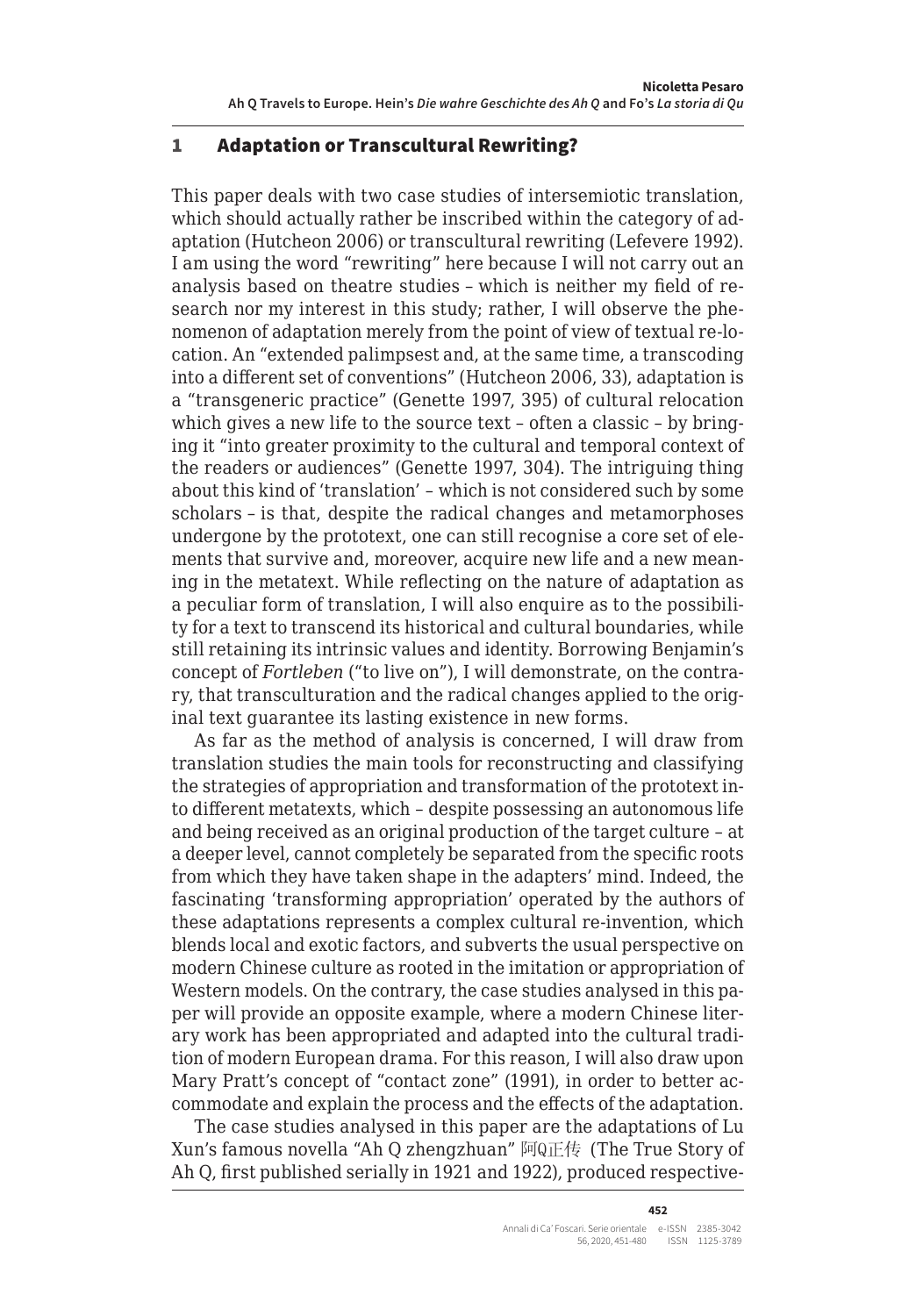ly by the German playwright Christoph Hein (b. 1944) in 1983 (first staged one year later) and by the Italian Nobel laureate Dario Fo in 1989 (then rewritten later in 2011, and staged only in 2014).

Lu Xun 鲁迅 (1881-1936) is unmistakably the most authoritative and representative modern Chinese writer. More specifically, he stands as the epitome of the so-called May Fourth literature, which flourished in the first decades of last century. This was an epoch of intense and innovative literary creativeness, which represents – in a controversial but indisputably cosmopolitan way – forms of appropriation of Western culture and the reinvention of Chinese culture in terms of a more international modernity. Indeed, Gloria Davies has noted that

*The True Story of Ah Q* "read" an entire generation of Chinese intellectuals; a generation who recognized the May Fourth Incident in 1919 as the historical moment which marked the advent of a modern revolutionary consciousness in China. (1991, 71)

If we accept this view, we can consider the text to be highly representative of the period in question: its later adaptations and transcultural rewritings demonstrate that the May Fourth Movement, rather than a mere historical period, is, actually, a "contact zone", a "space where disparate cultures meet, clash, and grapple with each other" (Pratt 1991, 34). May Fourth literature and its legacy can thus be seen as a space where "cultures encounter each other [and] each of the parties invariably exerts a strong influence on the other(s)" (Hermann 2007, 257). Like many other canonical texts or classics, the novella and its protagonist long outlived their author's epoch, becoming the object of a complex and profound rethinking of Chinese culture in China, named "Ah-Qism" (*Ah Q zhuyi* 阿Q主义).

阿Q虽然被枪毙了,但阿Q并没有死;阿Q的形象和所为"阿Q相"或"阿Q气 质"也并没有就此消失。(Ge [1981] 1999, 756)

Although Ah Q was executed, he is not dead at all. Neither his figure nor the so-called "image of Ah Q" or "temperament of Ah Q" have disappeared at all.<sup>1</sup>

The longevity and "exportability" of Ah Q – who was created by Lu Xun in order to carry out a critical scrutiny of traditional Chinese culture triggered by the encounter and confrontation with Western thought and society – demonstrate the extraordinary power of this text to meet new needs and different 'socioscapes' also in the West by means of the transcultural process. I will argue that, to some ex-

<sup>1</sup> Unless otherwise indicated, all translations are by the Author.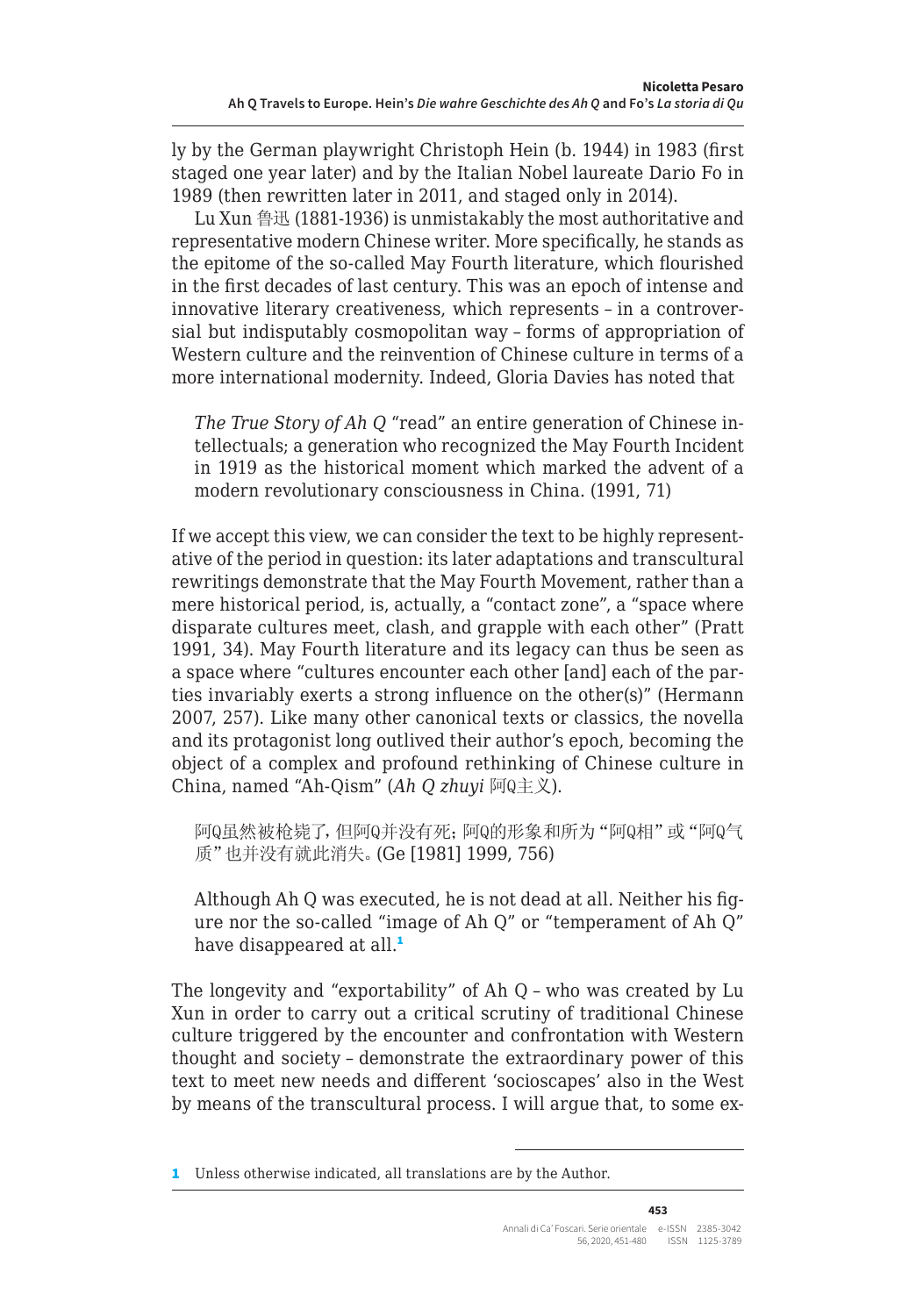tent, this has been possible thanks to the multicultural and cosmopolitan nature of the May Fourth literature. By 'transcultural rewriting' I thus mean the creation of new spaces for the original Chinese text and its leading character, where they continue to engender meanings and critical views on society, no matter what epoch or context they are addressed to, while at the same time acquiring a distinct European flavour. In my paper, I will analyse how and to what extent the text and the protagonist undergo this process of transculturation, in both adaptations – which are set many decades later and in thoroughly different socio-political systems. I will provide an innovative view of the intercultural relationships between China and the West, challenging the commonplace of the alleged appropriation of Western models performed by Chinese writers, and reversing it into a case of appropriation of a modern Chinese classic by two Western intellectuals.

# 2 The Adaptability of "Ah Q zhengzhuan"  $\overline{M}$ Q $\overline{\mathbb{E}}$

The novella "The True Story of Ah Q" recounts the tragicomic vicissitudes of a poor farm labourer at the time of the first Chinese revolution in the early twentieth century. After an early Chinese adaptation for the stage and for the screen, the novella was then further adapted, to create almost twenty different theatrical and literary versions in mainland China – as recorded and discussed by Foster (2006) and Stecher (2012). Moreover, the tale has been translated into more than thirty languages all over the world and has been staged several times even outside China.

Since its first appearance in the early 1920s, Lu Xun's novella has been the object of a transgeneric adaptation, both in China and abroad, through a practice of "dramatization" (Genette 1997, 278). Lu Xun himself was aware of both the potential and the risks embedded in the adaptation of his narrative work for the stage or the screen, as one can see in this passage:

我想, 普遍, 永久, 完全, 这三件宝贝, 自然是了不得的, 不过也是作家的棺材 钉, 会将他钉死。譬如现在的中国, 要编一本随时随地, 无不可用的剧本, 其 实是不可能的, 要这样编, 结果就是编不成。(Lu Xun [1934b] 1994, 748)

I think that universality, eternity and completeness are of course three extraordinary treasures, but they are also the nails in a coffin for a writer, they can nail him to death. For instance, in contemporary China, it is impossible to write a play which is valid at all times and all places: if anyone wishes to compose such a play, s/he would never succeed.

However, it was Lu Xun who actually paved the way for the adaptation of his novella, when he claimed that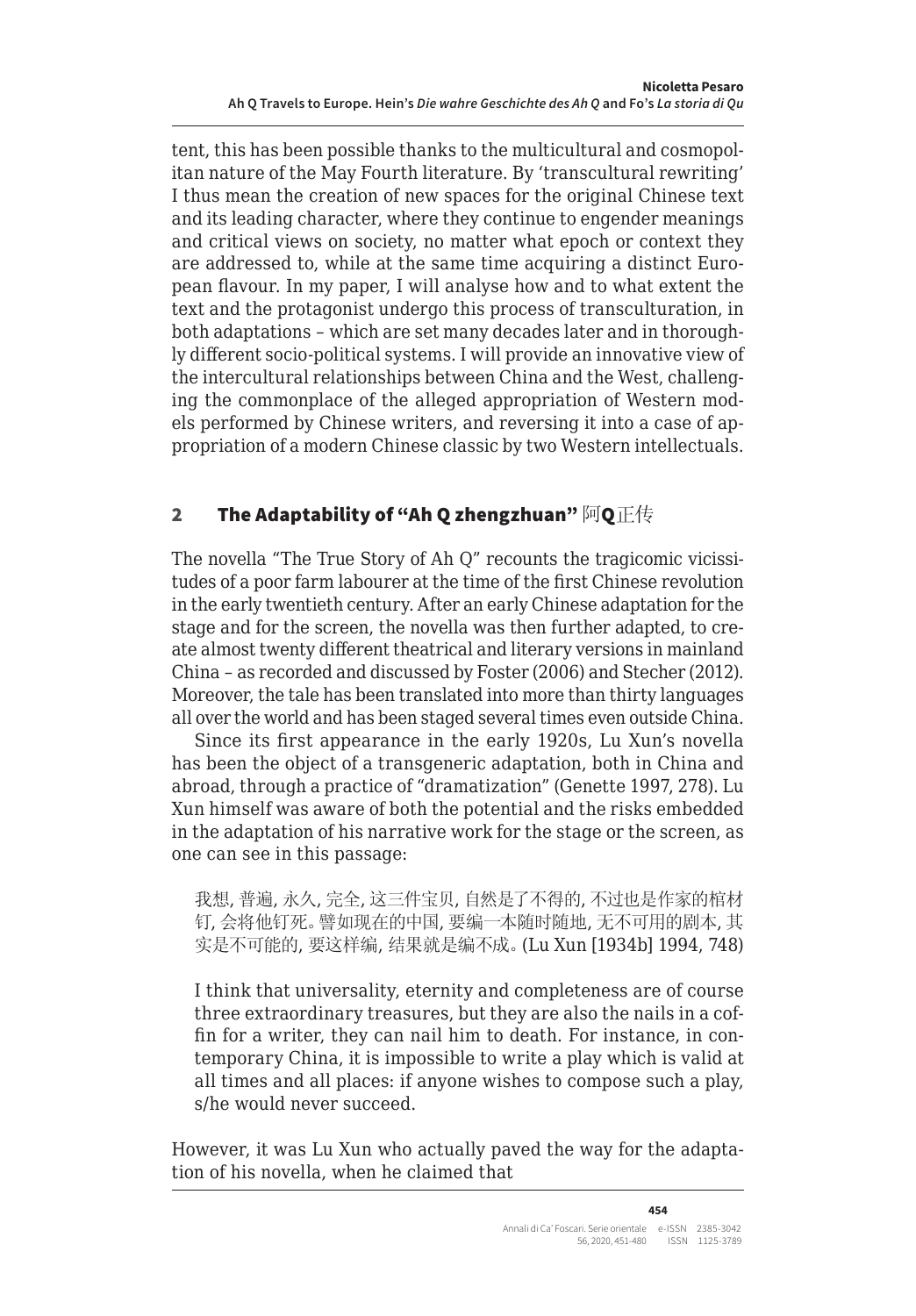我以为现在的办法, 只好编一种对话都是比较的容易了解的剧本, 倘在学校 之类这些地方扮演,可以无须改动, 如果到某一省县, 某一乡村里面去, 那 么, 这本子就算是一个底本, 将其中的说白都改为当地的土话, 不但语言, 就 是背景, 人名, 也都可变换, 使看察觉得更加切实。譬如罢, 如果这演剧之处 并非水村, 那么, 航船可以化为大车 [...]。(Lu Xun [1934b] 1994, 748)

the only solution now is to write dialogues that are easy to understand. If the play is to be staged in a place like a school, there is no need to change the script; if the play is staged in some province or in some village, then, even considering it only as a source book, the spoken parts can be adapted to the local dialect – not only the language but also the setting and the name of the characters can be changed in order to make them sound more realistic to the audience. For instance, if the performance venue is not near a river, the boats can be changed into big carriages […].

This passage is taken from the letter Lu Xun wrote in 1934 to Yuan Mei 袁梅 (袁牧之 Yuan Muzhi), the editor of the magazine *Xi* 戏 (Drama), who was publishing a stage version of "The True Story of Ah Q". In these few words lies the potential reproducibility of Lu Xun's novella in terms of adaptations, translations, and rewritings. Despite rejecting the idea of the universality and eternity of literature, Lu Xun himself believed in the power of appropriation, as his famous theory of *nalaizhuyi* 拿来主义 (take-ism) clearly demonstrates.<sup>2</sup> Both Ah Q's human and psychological features as a symbolic character and the representativeness of the village where the story is set (Weizhuang  $\ddot{\text{F}}$ ) 庄, literally Not-Yet-Village) as a parochial community could acquire new meanings and resonance in the hands of different authors, in different contexts and at different moments.

Actually, as mentioned before, Lu Xun at first was not in favour of adapting the novella into a film or a play, as he wrote in this letter to the director of the first film adaptation:

我的意见, 以为《阿Q正传》, 实无改编剧本及电影的要素, 因为一上演台, 将只 剩了滑稽, 而我之作此篇, 实不以滑稽或哀怜为目的, 其中情景, 恐中国此刻 的'明星'是无法表现的。况且诚如那位影剧导演者所言, 此时编制剧本, 须 偏重女脚, 我的作品, 也不足以值这些观众之一顾, 还是让它"死去"吧。(Lu Xun [1930] (1982), 27)

**455**

<sup>2</sup> In the 1934 essay (also entitled "Nalaizhuyi"), Lu Xun explained his theory of "grabbing" (*nalai* 拿来) things from foreign cultures in order to "自成为新人 […] 自成为新文艺" (Lu Xun [1934a] 1994, 715) (transform ourselves into new men […] and transform our literature into a new literature).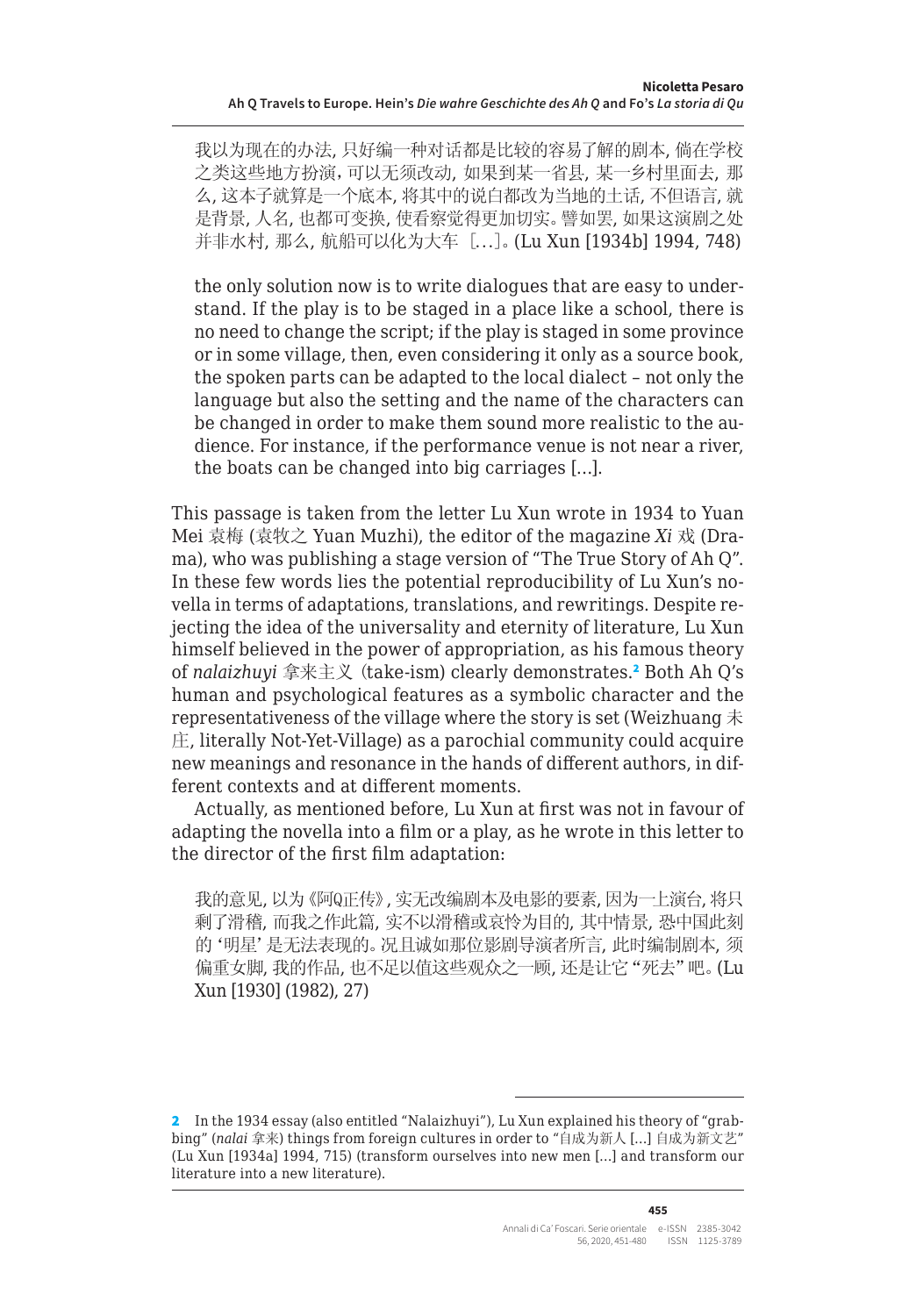In my opinion, I believe "The True Story of Ah Q" hasn't the essentials to be adapted to the stage or cinema because as soon as it goes on stage all that will be left is the farcical [*huaji*]. I didn't write this work for the purposes of comedy or pity, and I'm afraid that China's "stars" at the moment have no way to express the scenes in it. Furthermore, true to that film director's [Wang Qiaonan's] words, adaptations written at this time must emphasize women's feet, and my works are not sufficiently worth the attention of some audiences. So, it would be best to let it "die" [*siqu*]. (Foster 2006, 205)

Nonetheless, this tone of self-questioning and self-mockery was typical of Lu Xun's essays. Indeed, "The True Story of Ah Q" was destined to have a long series of sequels and adaptations. As early as in 1926, Lu Xun himself felt that such a character did not belong only to the past:

民国元年已经过去, 无可追踪了, 但此后倘再有改革, 我相信还会有阿Q似 的革命党出现。我也很愿意如人们所说, 我只写出了现在以前的或一时期, 但我还恐怕我所看见的并非现代的前身, 而是其后, 或者竟是二三十年之 后。(Lu Xun [1926] 1994)

The first year of the Republic has long passed, and what's gone is gone, but if there is another revolution to come, I do believe that revolutionaries like Ah Q will reappear. I would much prefer that I had, as people have said, written only about a time before the present or about a certain period, but I fear that what I saw was not, in fact, a precursor of the present, but rather what is to come, or even what is to follow twenty or thirty years from now. (Lu Xun 2017a, 40-1)

In the abovementioned 1934 letter, Lu Xun also suggested that:

总括一句, 不过是说, 这剧本最好是不要专化, 却使大家可以活用。(Lu Xun [1934b] 1994, 748)

In a word, the best thing is not to make the play too particularised but capable of rather free adaptation. (Foster 2006, 213)

Foreseeing the possibility that his story and his 'hero' could also re-appear in different circumstances, Lu Xun definitely admitted that they were not confined to one time and one place.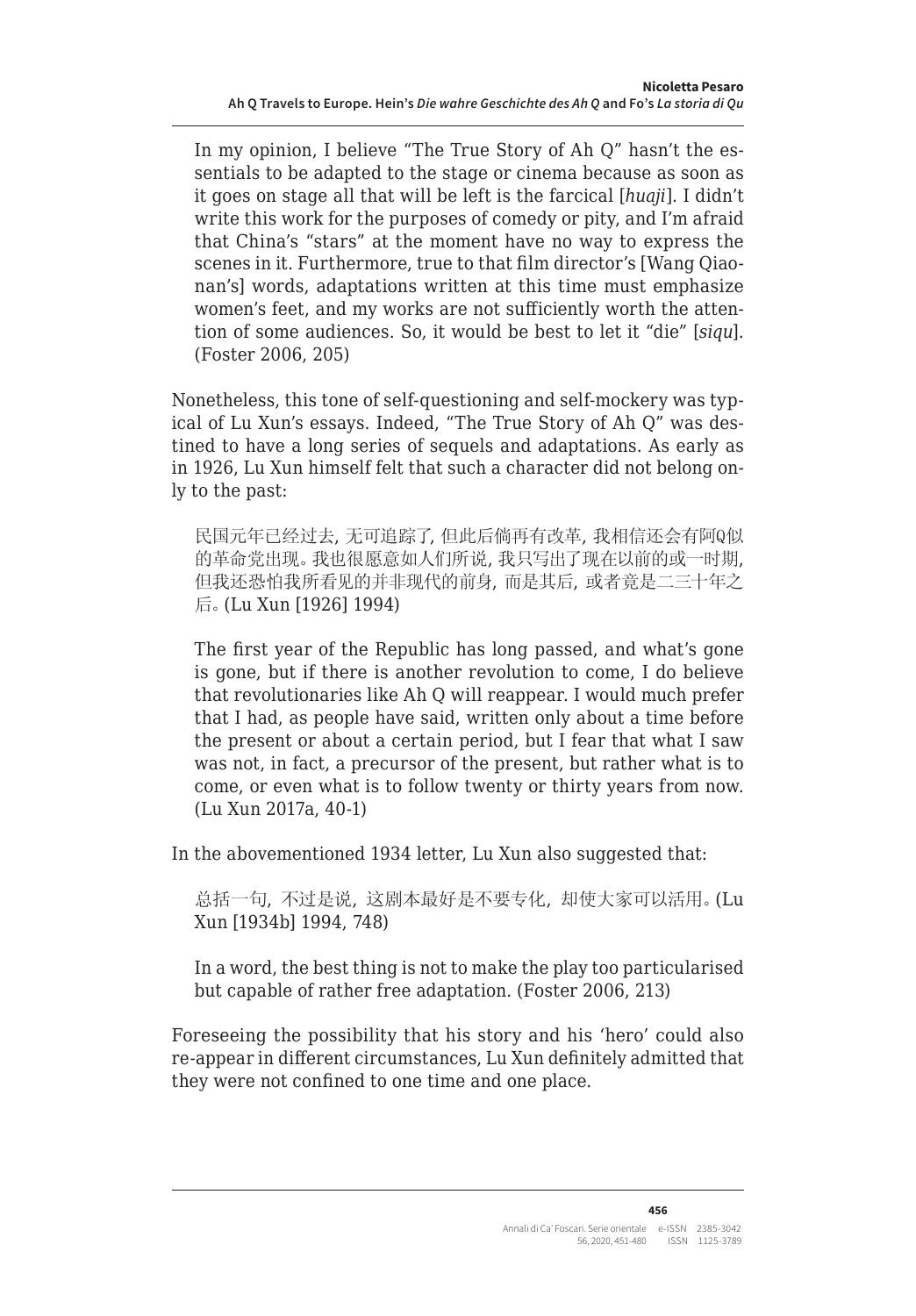But what made possible and plausible the 'transplantation'<sup>3</sup> of Lu Xun's story and of the character Ah Q into such different social and cultural contexts as the 1980s East Germany and early twenty-first century's Italy? The two European adaptations analysed in this paper share certain traits with the original text, namely, a set of intellectual and cultural values. Precisely because of this shared set of values, which take different shapes according to the local context, we can define the process undergone by the novella and its main character as a real process of transculturation, an ironical shift from early modern China (where the first sprouts of communism had appeared) to the era of the crisis of communism in Europe (1980s). During this process, Lu Xun's original thought was adapted and transformed so as to fit the receiving historical and cultural background of East Germany's gloomy society and the politically corrupt Italy at the turn of the last century.

In my paper I will argue that the transculturation of Ah Q is possible precisely because, despite the chronological and spatial hiatus as well as the different historical and cultural background separating the three works, the core values embedded in Lu Xun's text represent a solid basis for its future adaptations. These, in turn, revive and profoundly change the meaning of the source text, giving it a Fortleben, a "transformed new life" (as in Benjamin's theory).<sup>4</sup> In 2018, the French playwright Michel André Dydim staged his adaptation of the "True Story of Ah Q" (a Sino-French collaboration presented at the Xinchan Centre for Theatre Arts in Beijing); in an interview he declared that

he was a big fan of Lu Xun and had read five different translated editions of the story. "Ah Q is a tragic character with a comic shell, like one of the homeless characters in the Charlie Chaplin movies", he said. "The theme goes beyond its time, or the location — it speaks about the human experience". (Zhang 2018)

<sup>3</sup> In one of his short essays on translation, Lu Xun explained his idea of 'transplantation' as a form of empathy necessary to understand and translate foreign cultures into one's own: "如果还是翻译, 那么, 首先的目的, 就在博览外国的作品, 不但移情, 也要益智" (Lu Xun [1935] 1994, 813) (If one is a translator, the goal is to read foreign works extensively, in order not only to change one's feelings, but also to expand one's knowledge).

<sup>4</sup> As argued by Caroline Disler, Walter Benjamin in his famous essay on translation (*The Task of the Translator*, Benjamin 1996) only used the German word *Überleben* once, which has been extensively translated as "afterlife". Indeed, the word rather suggests the survival of a work of art. However, as Disler demonstrates, Benjamin later used the word *Fortleben*, which underlines the transformative power of translation: "There is no afterlife. There is no survival. Neither is there a simple continuation of the original that was. There is *Fortleben*, metamorphosis, evolution, transformation, renewal, renovation, supplementation. And translation is a sign of this *Fortleben* stage. Herein lies one of Walter Benjamin's most revolutionary ideas. Not only has the origin of a literary work nothing to do with its creation or realization at the hands of its author or artist, but in its *Fortleben*, by definition, the original itself actually changes" (Disler 2012, 193-4).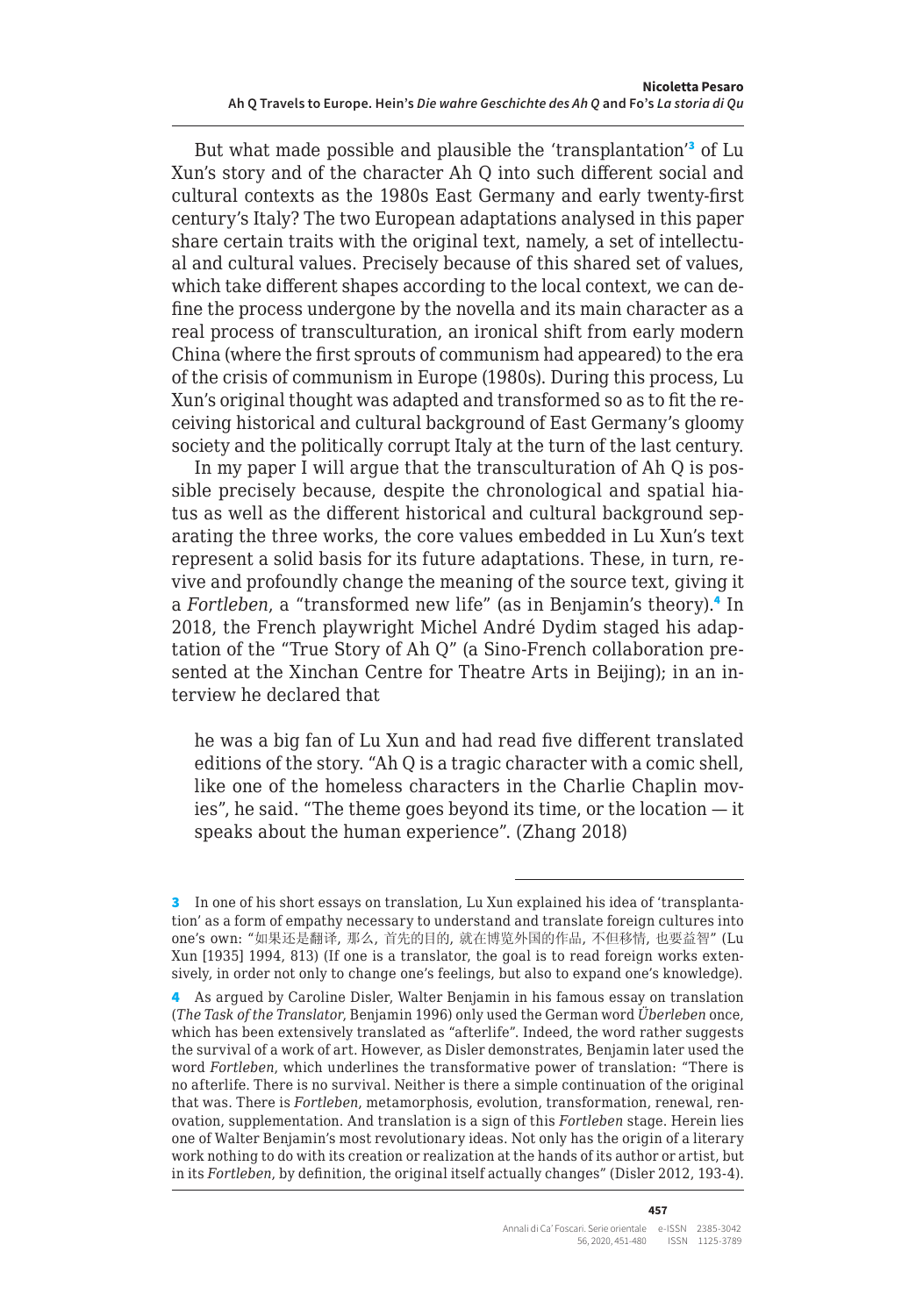I do not think Ah Q can be considered as a thoroughly globalised or universal character, but I would contend that he can be interpreted in the light of – and adapted to – different cultural contexts, according to a set of values, particularly: a (self)critical view of intellectuals; the concern for the subordinate individuals' right to speak and voice their needs; a social commitment representing, for each of the three writers, the basic motivation underpinning their literary engagement and the radical critique of society. Notwithstanding the profoundly diverse societies and cultures they belong to, these authors were all inspired by a Marxist view of the world, which they nevertheless subjected to harsh criticism. Indeed, one element which is only implied by Lu Xun and more properly embodied by Fo and Hein is "the ironic treatment of orthodox Marxist-Leninist views on the philosophy of history" (Jackman 2000, 253).

#### 3 Christoph Hein's *Die wahre Geschischte des Ah Q. Zwischen Hund und Wolf* (The True Story of Ah Q. Between Dog and Wolf)

The first study case is the adaptation by Christoph Hein (b.1944), faithfully entitled *Die wahre Gesischte des Ah Q* (The True Story of Ah Q), written in 1983 and put on stage for the first time in East Berlin in 1984. Hein began his career as a playwright and went on to become an important novelist and translator. Born in the Democratic Republic of Germany (DDR), he initially adhered to the communist regime but eventually became a harsh critic of its political system. His adaptation of Lu Xun's masterpiece is based on a Brechtian reinvention of the classical Chinese text, with some elements of the 'absurdism' of Beckett's *Waiting for Godot*. The Chinese setting is maintained in the play, but the atmosphere is more reminiscent of the DDR's repressive system. In his adaptation, Ah Q is a poor villager (*Dorfwohner*), a beggar, with a drinking problem and a vague inclination towards anarchism. Hein's main change in the text is the addition of a central character alongside Ah Q: Wang Louse-Beard (Krätzebart Wang), who is actually a combination of the original character of Lu Xun's novella, Ah Q's worst enemy, Bearded Wang, and of Kong Yiji, the failed intellectual from another short story by Lu Xun.<sup>5</sup> By putting the two together, Hein develops – through his own personal interpretation, the unresolved and tormenting contradiction between

<sup>5</sup> The story was published in Lu Xun's first collection *Nahan* 呐喊 (Outcry, 1925), along with "The True Story of Ah Q".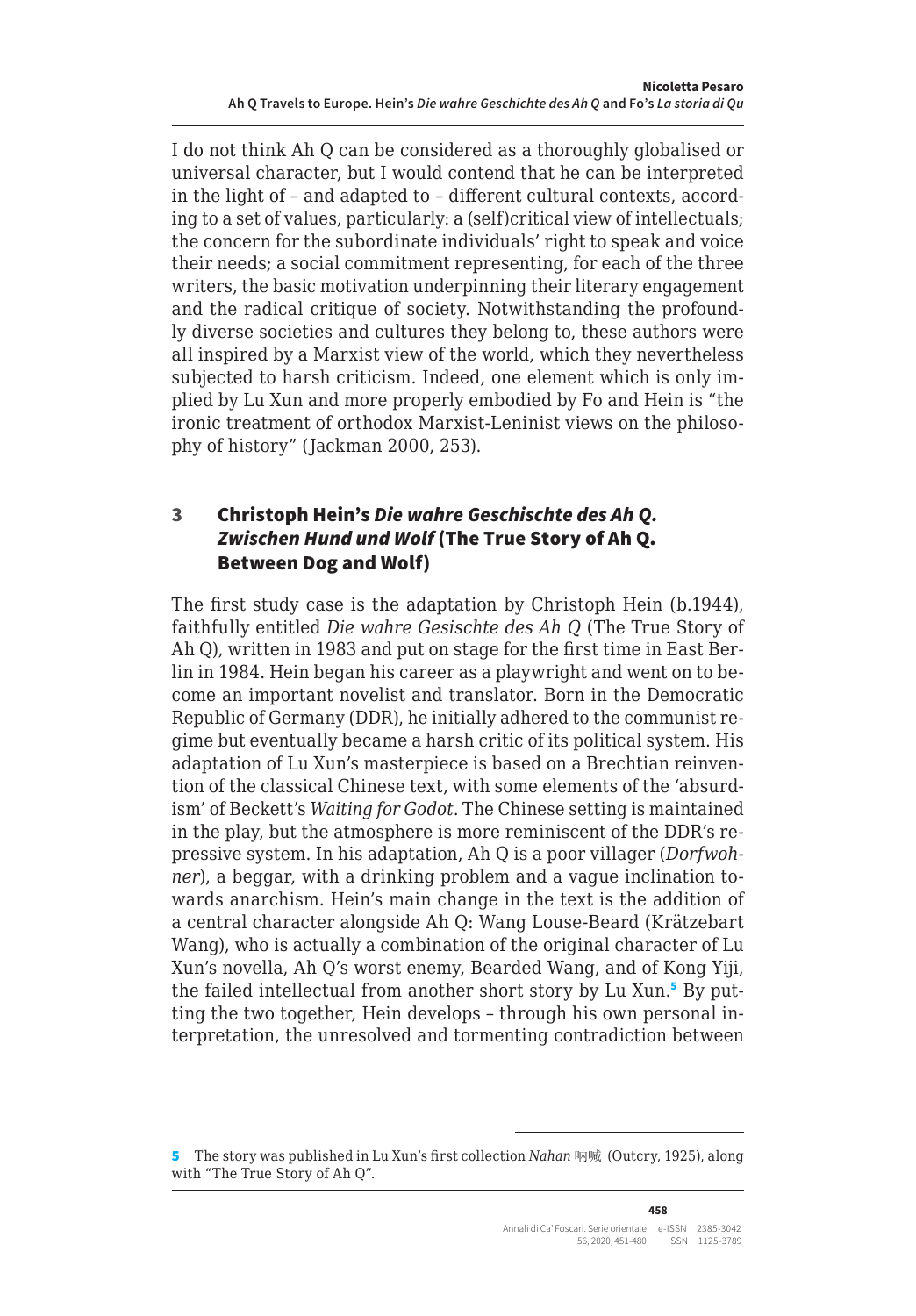peasants and intellectuals<sup>6</sup> which haunted Lu Xun. The other characters in the play are the guardian of the temple, where the two thugs live, a young nun and Mask, a disfigured policeman. In Hein's view, Ah Q and Wang represent an unrealistic impulse towards anarchy, an instinctive refusal to submit to any externally imposed authority: both the beggar and the intellectual are imbued with a desire for rebellion, but they both fail to participate in the revolution when it occurs. As in Lu Xun's original text, Hein's Ah Q is both a victim and a perpetrator, driven by unrestrained instincts, in the end he rapes and kills the young nun. Afterwards, as in Lu Xun's story, he is eventually executed, not for killing the woman, but for a theft he has never committed. The element of sexual misconduct, which is part of Ah Q's misogynist character in Lu Xun's work, is further developed here in Hein's pessimistic *Weltanschauung* of an inhuman society. Indeed, according to Iwabuchi Tatstuji "Heins Ah Q sollte irgendwann einmal bewußt und intellektuell gewesen sein, damit er sich anschließend in ein unmenschliches Wesen verwandeln kann" (1995, 395) (Hein's Ah Q should at some point become for one time a conscious man and an intellectual, so that he can be turned into an inhuman being).

On the one hand, Heins' play often shifts its focus to the intellectual, Wang, voicing the kind of heavy self-criticism familiar to Lu Xun's himself. On the other hand, Ah Q embodies the lower class and its inability to oppose the political status quo. But his fellow, Wang, the decadent and cynical intellectual, is equally powerless and selfish.

# 4 Dario Fo's *La storia di Qu* (The Story of Qu)

Contrastingly enough, Dario Fo's version of Ah Q is based on a more idealistic and carnivalised interpretation of the character. His play too underlines the opposition between the subaltern condition of the protagonist and a hierarchical society based on a violent repression. However, Fo's approach is much more playful and – by contrast to Hein's nihilistic attitude – filled with liveliness. His Ah Q is actually a Chinese Harlequin, whose whole life and even the participation in the revolution seem to be completely random, as he and the other peasants have absolutely no control over the circumstances they live in. Nevertheless, Fo makes a staunch revolutionary of the poor

<sup>6</sup> "Im Stück ist es nicht mehr die Dorfarmut, wie bei Lu Xun, sondern die Intelligenz. Da ist vielleicht eine vergleichtbare Haltung zu finden. In Mitteleuropa auf jeden Fall war sie immer dort vorhanden, also auf dem Dorf. Die chinesische Dorfarmut war in Mitteleuropa immer die Intelligenz" (Hein, cited in Iwabuchi 1995, 392) (In my play there are not only the poor villagers, as with Lu Xun, but there is also the intelligentsia. The two may be seen to share a similar attitude. In any case, the poor Chinese villagers of Central Europe have always been the intellectuals).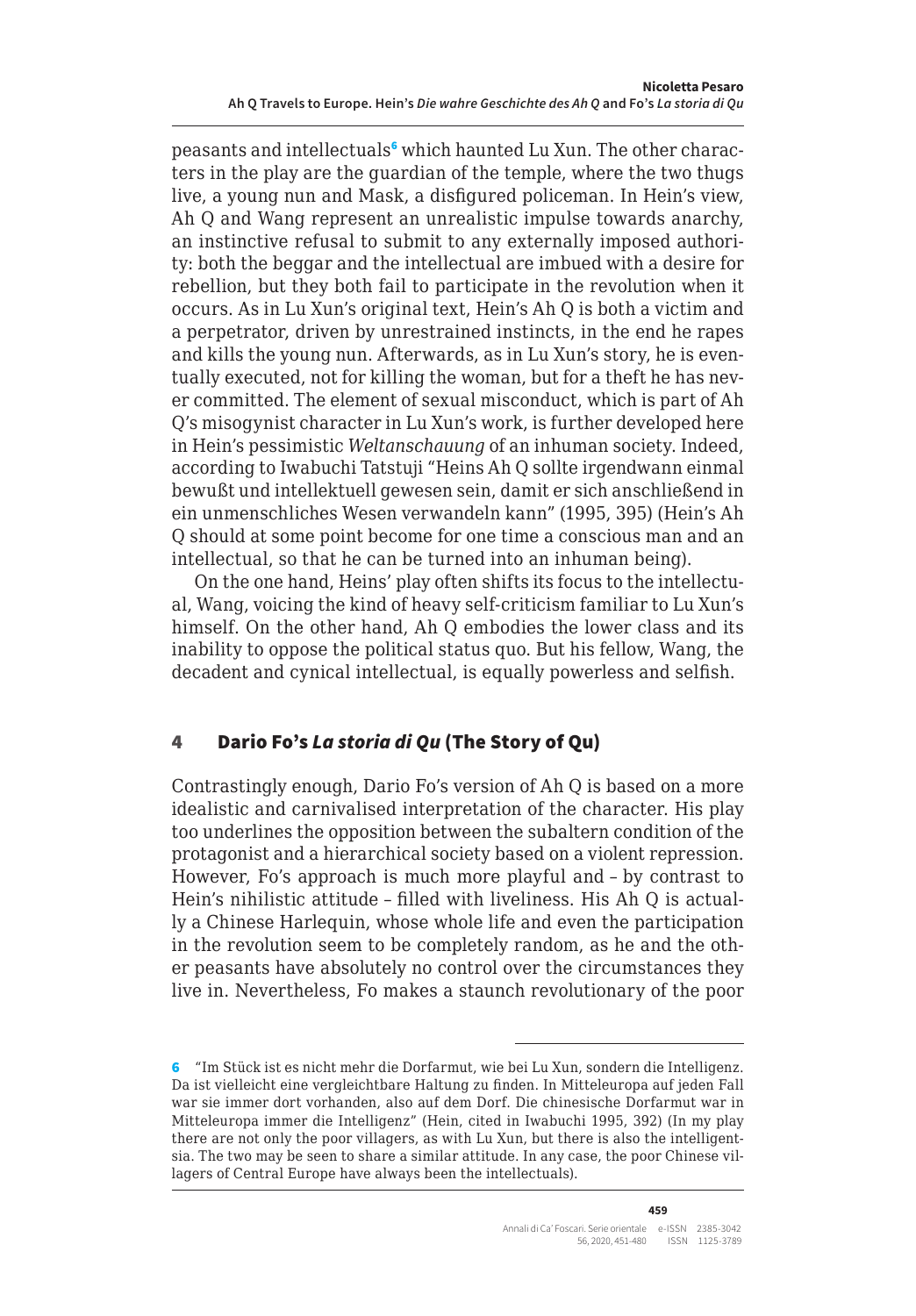subaltern – something that Lu Xun, in his radical pessimism, would have never dared to do.

Fo discovered Lu Xun on his trip to China in 1975, when he had the chance to read his stories in French. Later, he also read them in an Italian translation. This 'encounter' was a deeply inspiring one, whose effect lastingly influenced the Italian playwright until the last years of his life.<sup>7</sup> In an online interview, Fo states that Lu Xun's character made people laugh and cry: Ah Q is a "cialtrone" (slob) but also "una maschera di grande sapienza satirica" (Fo 2015) (a mask endowed with great wisdom and satirical power).

It is important to note that the composition of *The Story of Qu* was not a simple task. The Italian adaptation was first written by Fo in 1989 in his typical half-invented North-Italian dialect with a few insertions of his famous grammelot (an onomatopoeic language originally invented to avoid censorship, based on phonetic rather than semantic utterances); the manuscript is still accessible online in the Franca Rame archive (Fo 1989).

The original form of the script was a monologue based on the narration of the story by a storyteller, who is reminiscent of the ironical narrator in Lu Xun's novella. The protagonist, moulded on Lu Xun's Ah Q, is Qu-Stray (Qu-Randazzo) a poor peasant in an imaginary town of the Himalayas, who lives from hand to mouth and often wears a monk's habit in order to beg for food. One day, during a farcical attack against the local governor by a group of rebels disguised as monks, he is mistaken for their leader and arrested. Although he protests his innocence, the governor and the local warlord decide to put him on trial and to make a scapegoat of him through an exemplary punishment. Qu-Stray is only a buffoon, an ordinary man, but ultimately decides to accept his fate and dies as a hero.

<sup>7</sup> As reported by Rossella Ferrari (2005, 37), *The Story of Qu* is not the only work by Dario Fo inspired by Chinese culture and society: in 1989, right after the Tian'an men massacre, Dario Fo wrote a couple of texts devoted to the Chinese revolution: "Storia della tigre" (Tale of a Tiger, 1977), which tells the story of a wounded soldier during Mao's Long March, and his encounter with a tigress; and "Lettera dalla Cina (Mandata a Parigi da una ragazza di Pekino)" (Letter from a Chinese Girl [Sent to Paris by a Girl from Beijing] 1989). Besides, *The Story of Qu* is not the only text inspired by Lu Xun's fiction: there are traces in his archive of an incomplete study for a story based on the short story "Yao" 药 (Medicine, 1919) entitled "Appunti dattiloscritti con correzioni manoscritte di Dario Fo per un testo sulla Cina" (Typewritten Notes with Handwritten Corrections by Dario Fo for a Text about China, 1975). In the incomplete script, Fo depicts a girl in 1928 China, who dies after taking a deadly medicine – a steamed bun soaked with blood, the blood of a communist. Ferrari, who mentions these texts in her article on Meng Jinghui's adaptation of Fo's "Morte accidentale di un anarchico" (Accidental Death of an Anarchist, 1970), defines this cross-cultural exchange between Chinese culture and Italian theater as a "barter of techniques" (2005, 39), a bidirectional "process of cross-fertilization, localization and creative appropriation" (38).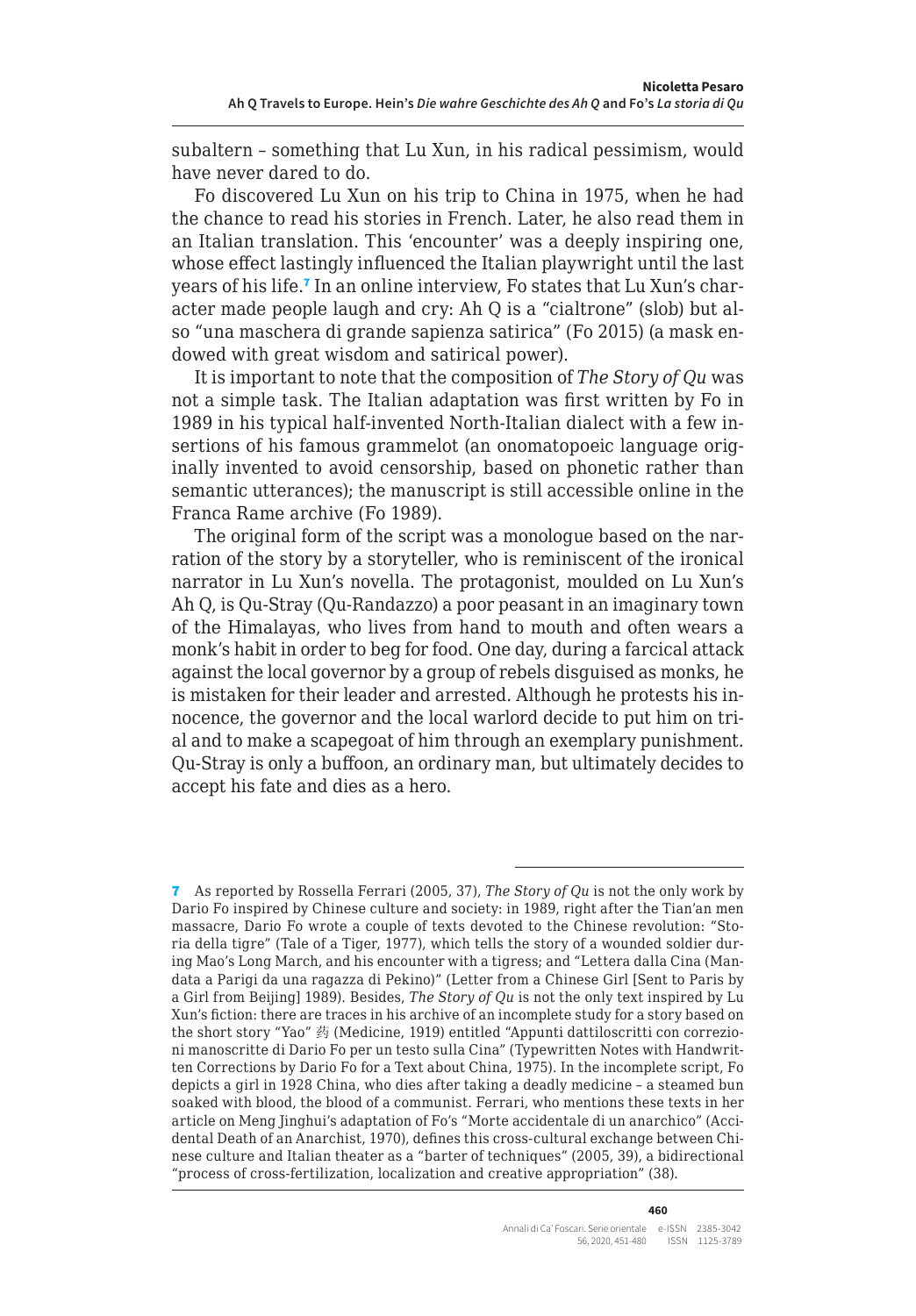In the monologue and, later, in the expanded version of the text, Fo wisely and joyously blends his own satirical style inspired by the Commedia dell'Arte with typical elements of Chinese popular theatre such as Beijing opera, acrobatics and dance.<sup>8</sup>

More than twenty years later, the script was expanded into a more complicated play, thanks to the translation of Fo's unique dialect into Italian by Fo's wife Franca Rame and Giselda Palumbo. The new text is an extended version featuring a large number of characters and combining the characteristics of a carnivalesque farce interweaved with political and romantic intrigue. Lengthy episodes and references to the Italian political scene were added to the original script, which was mainly based on the scenes of the communists/monks' attack against the governor and Qu's arrest and trial, narrated by the storyteller. The new version was staged for the first time in 2014 at the Piccolo Teatro and other theatres in Milan. The play was staged again in 2015 on the occasion of the Milan Expo.<sup>9</sup>

Dario Fo finds in Ah Q a Chinese embodiment of the famous Commedia dell'Arte character, Arlecchino, Harlequin, a popular and ironic embodiment of the subaltern in the northern Italian tradition. In an interview with the *Corriere della sera* newspaper Fo defines Qu as a "revolutionary jester" and he further explains that:

Qu è una sorta di Arlecchino cinese, uno zanni affamato e anarchico, che vive di espedienti e di ironia. (Manin 2014, 47)

Qu is a sort of Chinese Harlequin, a hungry and anarchic *zanni*  [a character type in Commedia dell'Arte best known as an astute servant], who lives by his wits and irony.

Despite subjecting both the text and the character to an intense process of transculturation, Fo fully grasps the profound meaning of Ah Q: as he also states in another interview released in 2015, Qu-Stray

Si trova a partecipare ad una rivolta ma senza la coscienza del significato che ha questa rivolta, così per il piacere dell'assurdo, per il piacere di vedere della gente che si dà un sacco di arie, che impone agli altri regole, leggi ecc. ecc. che a un certo punto fugge spaventata […] (Fo 2015).

<sup>8</sup> For a description of Fo's travel to China and his interest in the Chinese theatrical tradition, associated with the Italian tradition of the Commedia dell'Arte, see Ferrari, who speaks of "assimilation and intercultural exchange" (2005, 36).

<sup>9</sup> The most recent version, since Fo's death in 2016, has been the dialogue between two voices staged by Massimo Navone in 2018, starring Veronica Franzosi and Luca Daddino.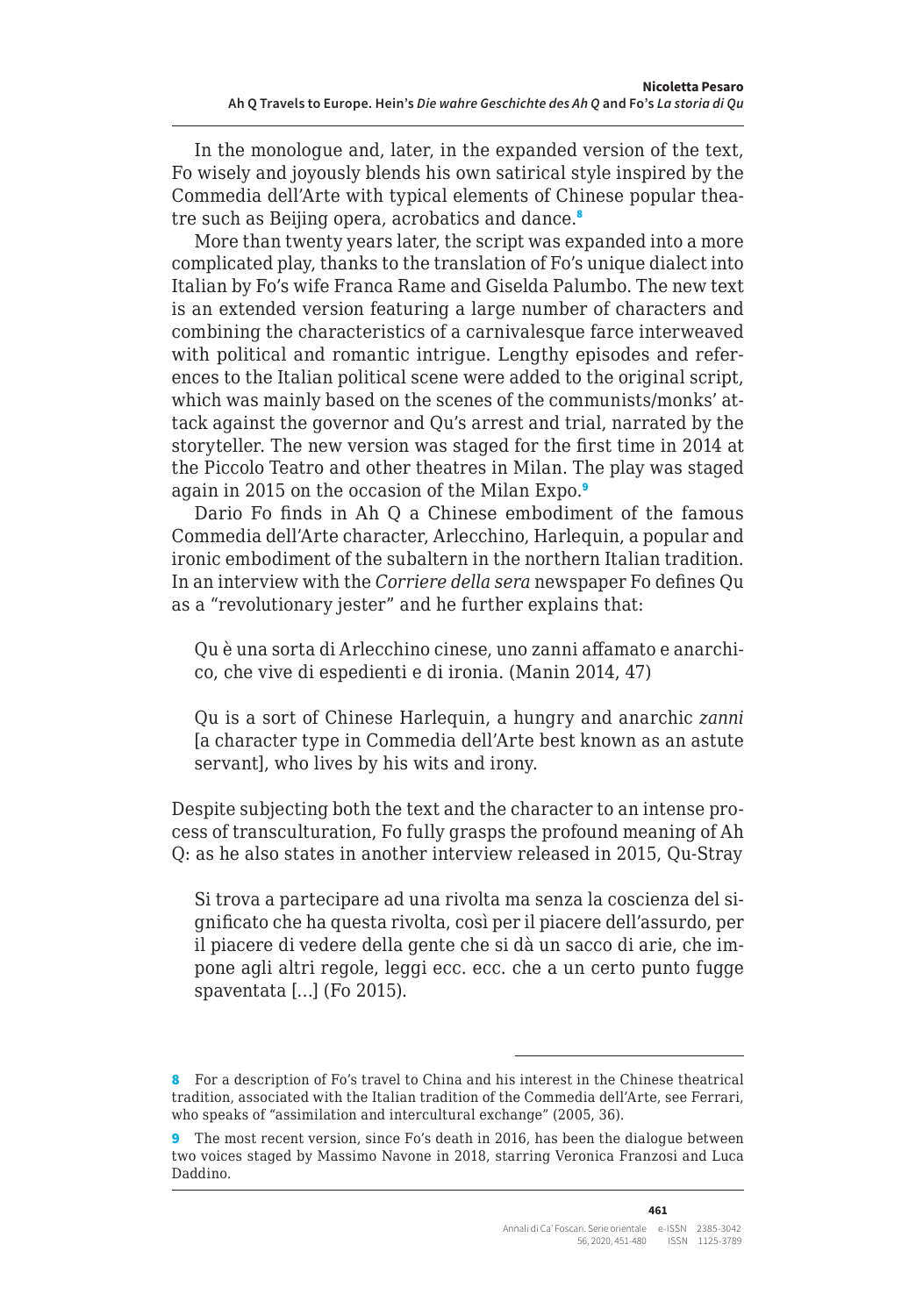Finds himself involved in an uprising, yet without being aware of its meaning, only for the pleasure of absurdity and of seeing people who are full of themselves, who impose rules and laws on others, flee in fear at some point [...].

In Fo's own words, Ah Q is a "grotesque"<sup>10</sup> hero, someone "che si fa burla anche della morte" (Fo 2015) (who mocks even death). In the interviews and various speeches he gave about his adaptation, Fo claims to have been inspired by Chinese satirical theatre and its taste for grotesque.

This adaptation strikingly contrasts with Christoph Hein's darker and more intimistic play. Nonetheless, the two adaptations are both convincing transpositions of the same core story. Hein's play is closer to the original plot and setting, whereas Fo, aimed to preserve Ah Q's naivety and potential rebelliousness but ended up with a rather utopian reinvention of the character.

#### 5 'Transculturing Ah Q'. The Main Themes

Treating the May Fourth tradition as a contact zone, I have tried to determine what features have been adapted and transcultured, in this "process of cultural transformation marked by the influx of new culture elements and the loss or alteration of existing ones" (Merriam-Webster 1993, 2426). Owing to the limited space in this article, I will just examine the main elements: a) the importance of language, and the answer given by the three texts to the famous question "can the subaltern speak?"; b) the idea(l) of revolution; c) anarchism; d) iconoclasm and anticlericalism; e) the figure of the scapegoat and the dilemmatic relationship between intellectuals and peasants; f) the tragedy of love: from misogyny to human degradation and romanticism.

Presenting some significant excerpts from the two texts, I will analyse each of these aspects and the way in which they have been 'translated' to suit the target contexts of the 1980s East Germany and the Italian society at the turn of the twentieth century, by means of a close reading of the three texts; for Hein's script I have drawn up-

<sup>10</sup> Lu Xun used the same adjective to define his story: "中国现在的事, 即使如实描写, 在 别国的人们, 或将来的好中国的人们看来, 也都会觉得grotesk。我常常假想一件事, 自以为这是想 得太奇怪了; 但倘遇到相类的事实, 却往往更奇怪。在这事实发生以前, 以我的浅见寡识, 是万万想 不到的。" (Lu Xun [1926] 1994, 251). "If things that take place in China now are written up as they really are, they will seem *grotesk* [German in the original] in the eyes of people in other countries or to the people in a better China of the future. I often imagine things that seem just too strange, but when I actually encounter things similar to what I imagined in real life, they are invariably even stranger. But prior to these things taking place in real life, based on my shallow knowledge, I could never have imagined them" (Lu Xun 2017a, 42).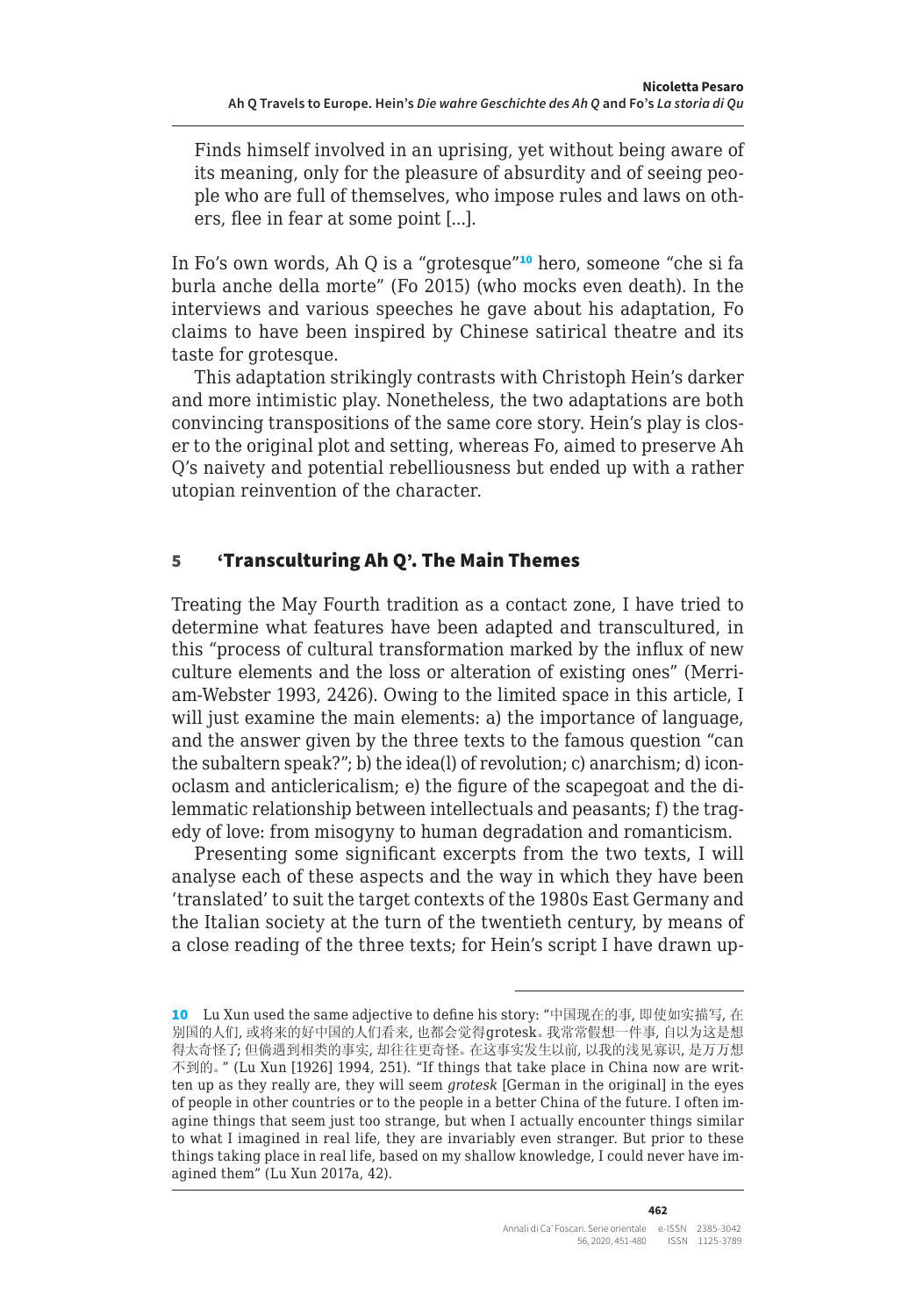on the English translation by Allan and Manheim (Hein 2000), while the translations of the Italian excerpts are mine.

# **5.1 The Importance of Language. Can the Subaltern Speak?**

It is clear from the works and personality of the authors I am discussing in this paper, that they all insistently asked themselves the famous question posed by Spivak ([1988] 1994), but much already addressed by Antonio Gramsci in his *Notes on Italian History*: "Can the subaltern speak?"

Upset by the ghostly presence of "literary language" (*wenyan wen*  $\chi \equiv \chi$ ) in his own life and works, but especially by its functioning as an oppressive impediment for the subaltern, Lu Xun's greatest concern was indeed the liberation from this oppressive obstacle, which prevented the subaltern from speaking.

因为那文字, 先就是我们的祖先留传给我们的可怕的遗产。而大多数的人们 却不懂得, 结果也等于无声。文明人和野蛮人的分别, 其一, 是文明人有文 字, 能够把他们的思想, 感情, 藉此传给大众, 传给将来。中国虽然有文字, 现在却已经和大家不相干, 用的是难懂的古文, 讲的是陈旧的古意思, 所有 的声音, 都是过去的, 都就是只等于零的。所以, 大家不能互相了解, 正像一 大盘散沙[…]。 (Lu Xun [1927] 1994, 319)

So, although China has a system of writing, it has now become irrelevant to the majority of the people since it uses a difficult to understand archaic language good only for expressing ancient and obsolete ideas. All the sounds in this language are outmoded and are thus tantamount to having none at all. People are therefore unable to understand one another and are like a big platter of loose sand. (Lu Xun 2017b, 165)

Lu Xun's reading of the subalterns' (un)ability to speak and fight for themselves in "The True Story of Ah Q" is unavoidably a pessimistic one, a narrative of failure. Still, his most important contribution to the May Fourth Movement was indeed his successful support of the struggle for the language reform, which paved the way for future democratisation by replacing the obsolete *wenyan wen* with a still immature yet more accessible *baihua wen* 白话文 (vernacular).

In the incipit of his script, Fo inserts a sentence expressing an important concept in Marxist thought, namely a people's right to speak out:

LA STORIA, LA FANNO I POPOLI A PARTIRE DAI SOTTOPOS-TI MA POI SONO I PADRONI CHE LA RACCONTANO (Fo, Rame [2011] 2014, 4)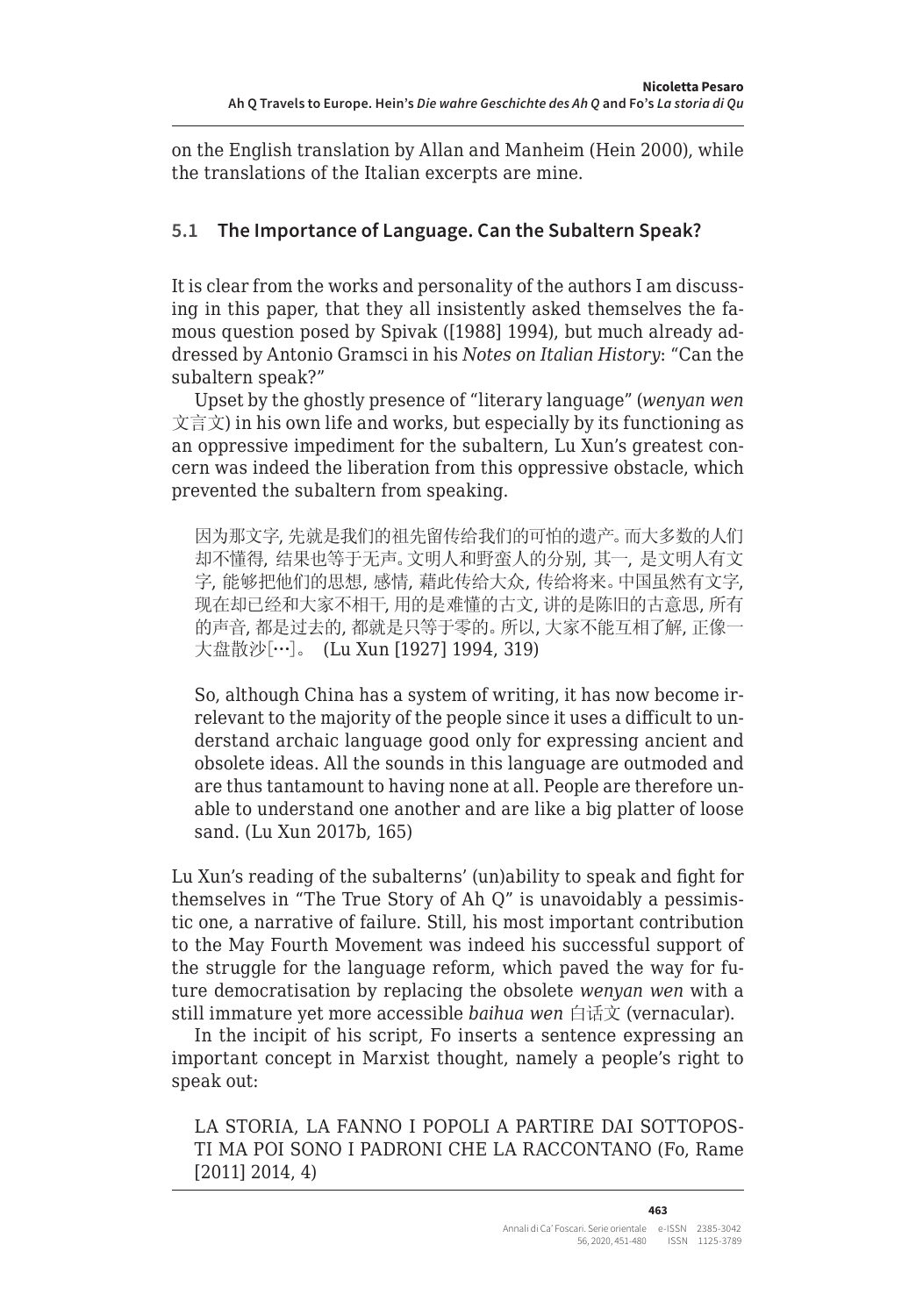History is made by peoples, starting from the subaltern, but it is told by the bosses.

A vibrant political and social commitment brings the three authors together. Concern for the subalterns – the desire of giving them a voice – is apparently the tightest bond uniting Lu Xun, Christoph Hein and Dario Fo. From Lu Xun's essays and literary works in general it is clear that his main target were the passivity and resignation of the masses. In many passages of his *zawen* 杂文 (short free essays), we get to realise that his thought is still affected by the historical and cultural limits of his day; however, his outlook and his profound understanding of the main dynamics underpinning the unhealthy and violent relationship between the subaltern and the hegemonic classes already show an extraordinary and revolutionary intellectual lucidity.

Lu Xun's Ah Q is a negative hero, one who, according to the author's own words, should not inspire pity but only anger and hate. The darkness of Lu Xun's epoch and his controversial, self-dissecting spirit prevented him from depicting a more positive and constructive figure. In Hein's case, his political disappointment with the DDR regime is clearly expressed by the choice of the characters surrounding Ah Q in his play: the guardian of the temple, the policeman and even Wang the intellectual – who is actually allied with the subaltern – each of them represents a form of oppressive, silencing power, which, in turn, is violated at the same time. The play's ending in Ah Q's meaningless death reveals Hein's stern criticism of German communism as a system that has failed to really let the subaltern speak. Besides, his nihilistic, pessimistic existentialism does not allow his Ah Q to reach any positive outcome.

Differently enough, Dario Fo – an extremely talented actor and singer himself – not only metaphorically lends voice to the subaltern through his popular figure of the jester ("giullare"), but directly interprets it on stage. As noted by Paolo Puppa, the characters in Fo's plays are

good-natured, sulphuric louts, a kind of proletariat of the outer suburbs who have to live on their wits in order to survive. Coming from the tradition of naturalistic melodrama […] they represent a type of marginalised underworld, cheerful and desperate at the same time, from which the protagonist has to free himself in order to assert himself as an individual and a social being. (cited in Mitchell 2014, 66-7)

Indeed, Fo's transformation of Ah Q into a positive jester is one of the most striking changes the playwright makes to the original text. However, it should be noted that, despite his gloomy representation of oppressed peasants, Lu Xun never ceased to explore all the possibilities of giving them the power to speak. This is exactly what Fo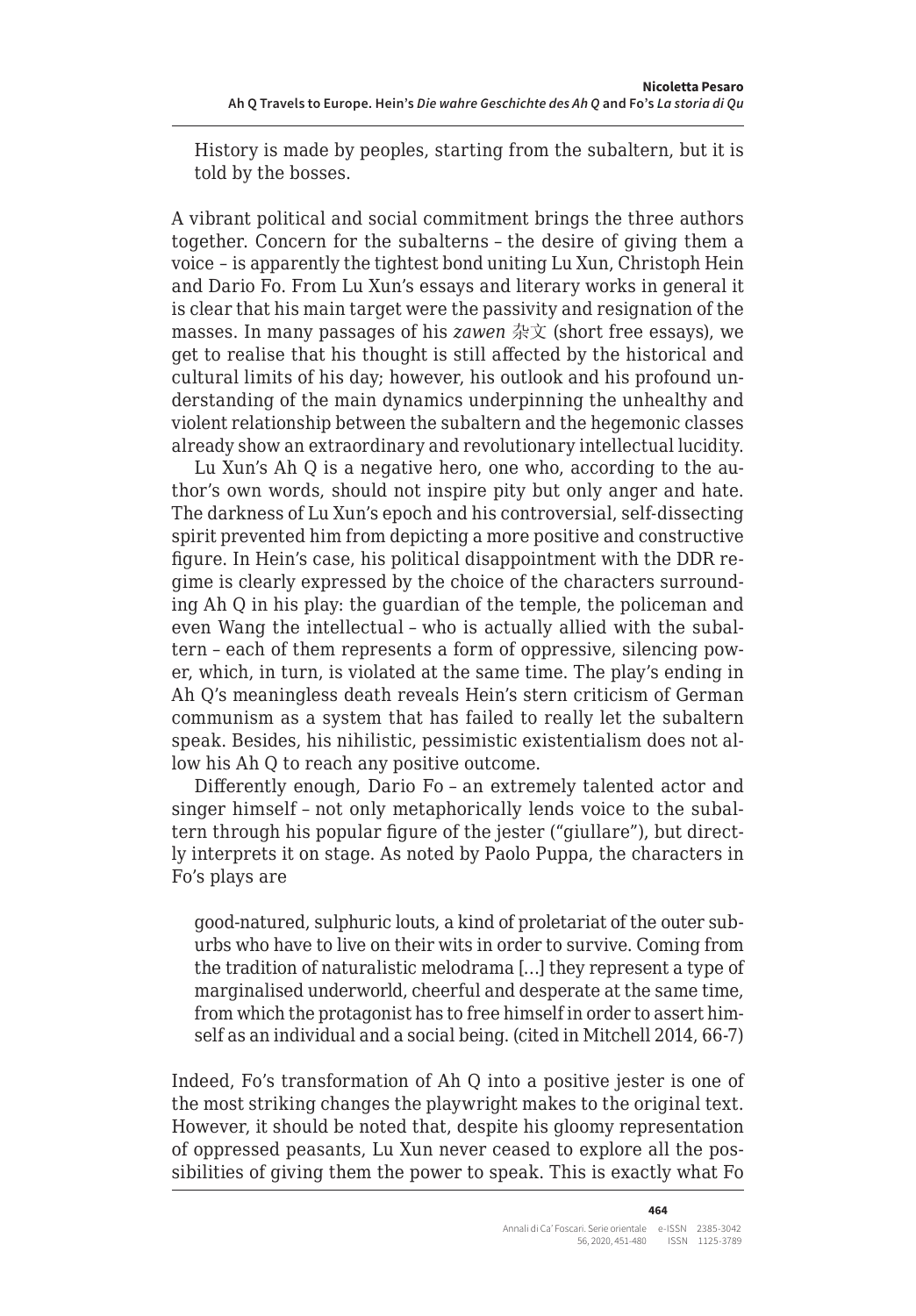stresses in his rewriting of Lu Xun: in the incipit of both the 1989 and the 2011 script, we read that the play has been

ispirata ad un racconto di Lu Xun, filosofo e poeta cinese nato nel 1881 e fondatore – poco prima della rivoluzione – della lingua cinese moderna detta semplificata. (Fo, Rame [2011] 2014, 1)

inspired by a short story by Lu Xun, a philosopher and poet born in 1881 and the founder – slightly before the revolution – of the socalled simplified modern Chinese language.

Anyway, the answer to the question "Can the subaltern speak?" is clearly negative according to Lu Xun. In the final chapter of the novella entitled *Datuanyuan* 大团圆 (Happy Ending), Ah Q undergoes a trial, during which he is interrogated by a bald old man (the judge):

老头子和气的问道, "你还有什么话说么?" 阿Q一想, 没有话, 便回答 说, "没有。" (Lu Xun [1922] 1982, 525)

"Have you anything else to say?", the old man asked mildly. Ah Q gave the question some thought, but he had nothing to say, so he answered: "No".

Later, when asked to sign his name, he is still 'mute', incapable of expressing his voice/thoughts:

我……我……不认得字。"阿Q一把抓住了笔, 惶恐而且惭愧的说。 (Lu Xun [1922] 1982, 524)

"I… I can't write." Ah Q confessed terrified and ashamed, grasping the brush.

In the end, he does not even sing out the few arias from the opera the audience is expecting to hear from him. Similarly, Hein lets us know that on the verge of death:

- tempelwächter [...] Und dann schrie Ah Q: Es lebe die Anarchie. Und dann: ratsch. Das war alles, und wir mussten vom Platz. Nicht eine Strophe hat er gesungen. (Hein 1984, 134)
- guardian of the temple […] Ah Q shouted "Long live anarchy" and then *zack*. That was all, and we had to clear off. He didn't sing a single line. (Hein 2000, 302).

On the contrary, in depicting Qu-Stray, Dario Fo stresses the possibility of lending voice to the subaltern. First, in the story, Qu falls in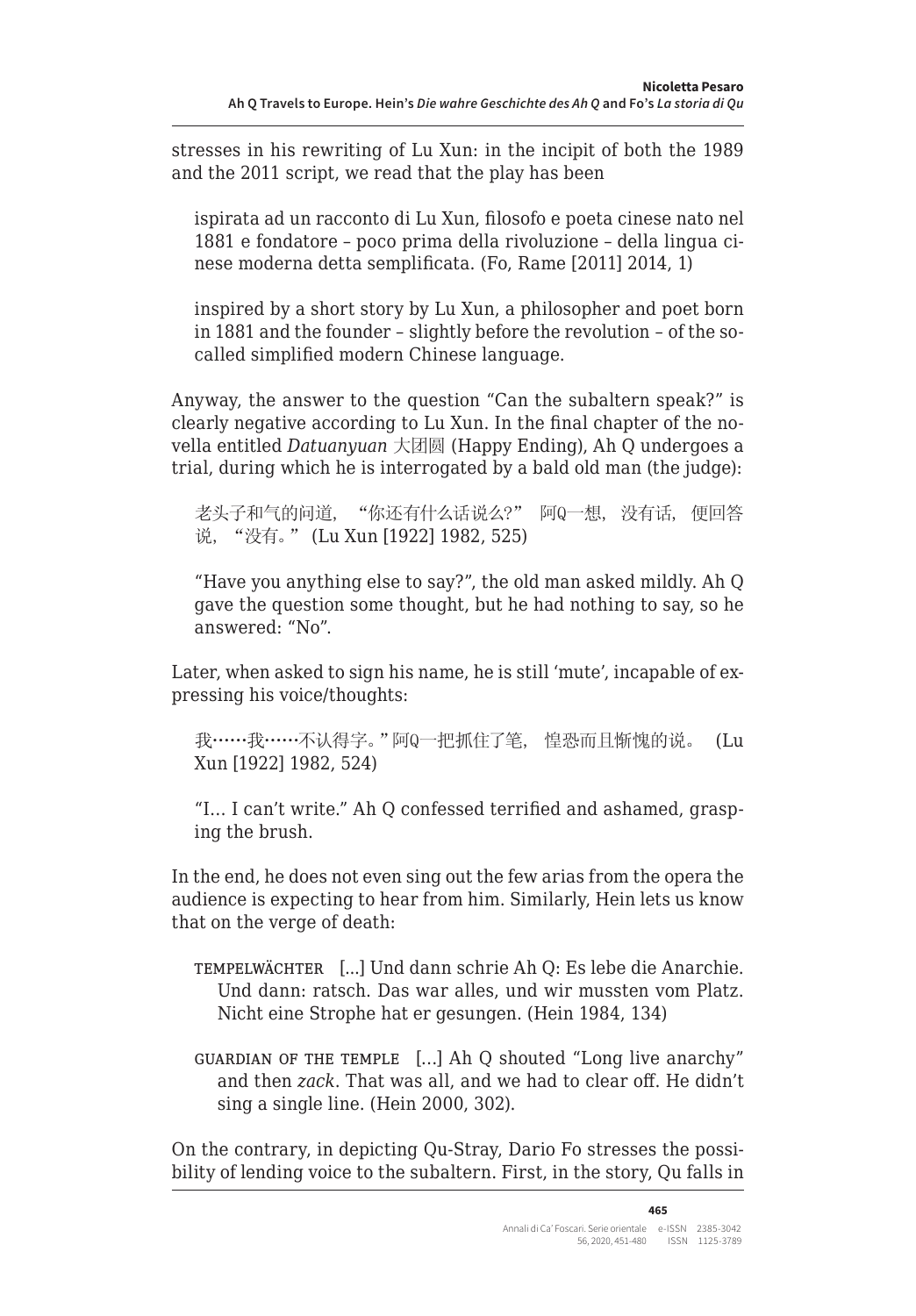love with a girl, Moon, who gives him a dictionary, through which he will learn how to speak to his fellow peasants. Thanks to that he will be able to perform his final sacrifice by becoming a willing scapegoat, in order to awake his fellow peasants' spirit of rebellion against the hegemonic classes represented by the governor, the warlord and the soldiers. Besides, in the final scene, Qu-Stray is asked to sing during the parade to the execution field (Fo, Rame [2011] 2014, 76-7); he performs a song he has written himself, a proud protest song, which compares the subaltern peasant to a dashing horse reduced to captivity.

The episode of the song represents a transcultural transformation and a political evolution of the original character. Lu Xun would not have expected his creature to transcend its own limits and speak out its rebellion against the silencing forces of traditional power.<sup>11</sup> In Lu Xun's text, Ah Q can only draw an imperfect circle, unable to sign with his name; besides, his lack of empathy towards his fellow villagers shows Lu Xun's scepticism in this regard. On his part, Cristoph Hein leaves his original ideal unachieved, shattered by the inconsistency of both the intellectual and the subaltern's reaction to violence and oppression. Similarly to Lu Xun, he also seems to believe that without self-awareness and a thorough enlightenment of consciousness, there is no space for any kind of redemption of the subaltern. His nihilism is complete and reflects Lu Xun's thought.

#### **5.2 The Idea(l) of Revolution**

Mocked as an illusion, as something from which people are still excluded from in Lu Xun's novella, revolution is also central in the two adaptations under investigation. Following in Lu Xun's steps, Hein's absurdist play points out that revolution is something that can never be really achieved, a utopian "phantom" (Jackman 2000, 254) for both the intellectuals and the lower classes:

- wang […] Sie reden alle davon. Wo du hinhörst, Ah Q. Es kann nicht mehr lange dauern. Manche sagen, sie sei schon in der Stadt. Und von der Stadt bis zu uns, für eine Revolution ist das ein Katzen-sprung. (Hein 1984, 103)
- wang […] everybody's talking about it, wherever you go. It won't be long now. Some say it's already reached the city. And from the city to us is no distance at all for a revolution. (Hein 2000, 274)

<sup>11</sup> However, I would say that Ah Qu's contempt for the *juren* 举人 (successful candidate in a provincial examination) and the other village notables represents – to a certain extent – a germinal awareness and dissatisfaction with his own condition of subalternity.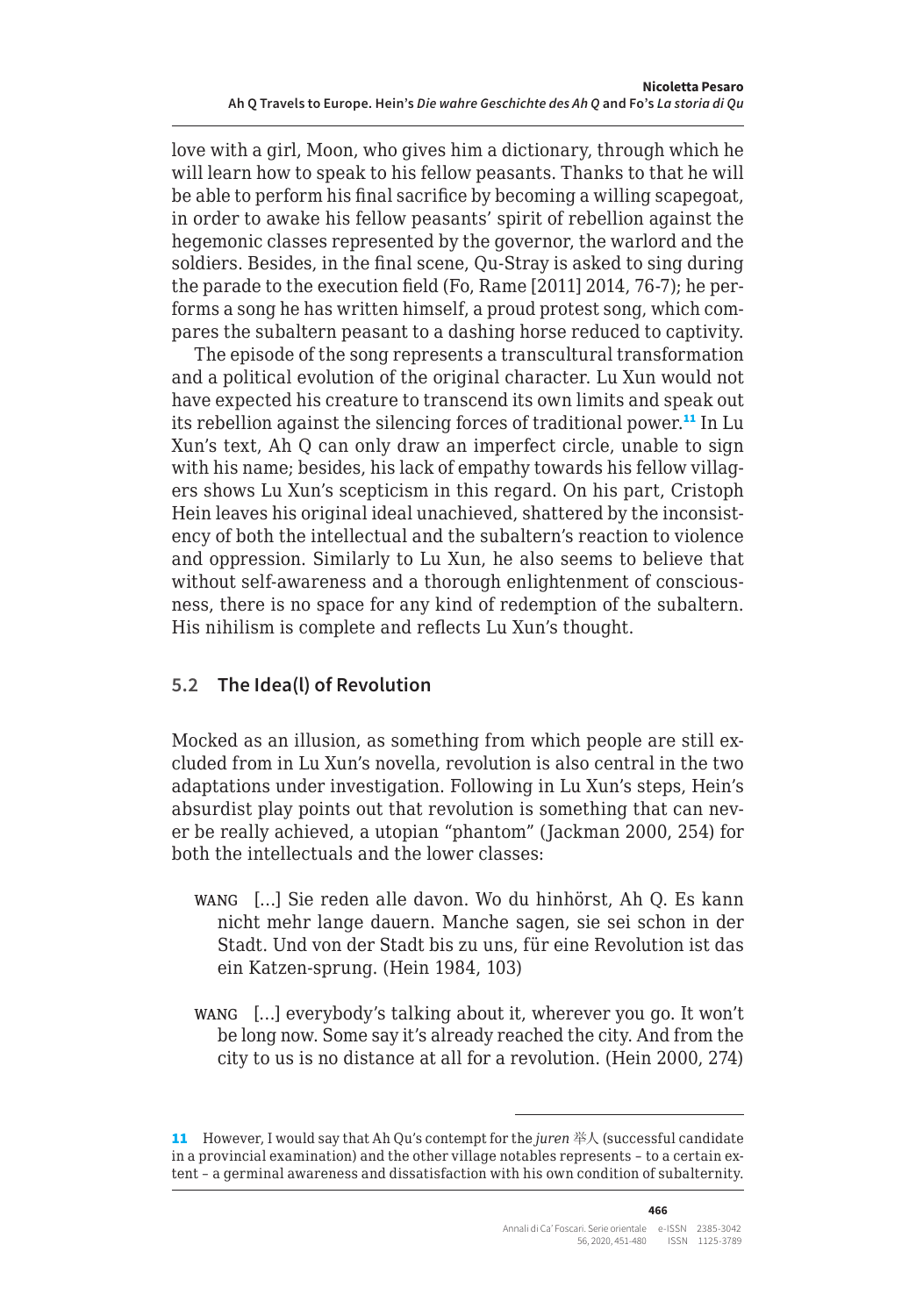These words are spoken by Wang, the anarchist-intellectual. But, as in Lu Xun's stern criticism of the 1911 Chinese revolution, at the end of the play both Wang and Ah Q find out that the revolution has already happened without them, and nothing has really changed:

- wang Eine unerwartete Wendung der Geschichte. Ja.
- ah q Ah ja.
- wang Die Geschichte liebt Sprünge. Dialektik. Vom Niederen aufsteigend zum Höheren und abfallend ins Triviale. (Hein 1984, 125)
- wang Historical events seem to have taken a most unexpected turn.
- ah q I suppose they have.
- wang History is characterised by leaps. That's dialectic. Rising from the lower to the higher, then lapsing into banality. (Hein 2000, 294)

Such is the cynical conclusion drawn by Wang.

On the contrary, we find a more optimistic and voluntaristic stance in Fo's Qu. The poor thug turns into a brave and romantic revolutionary despite himself. In the following passage, Qu-Stray discusses the meaning of revolution with another convict:

- qu-randazzo […] perché con la rivoluzione tutto si ribalta, anche l'impossibile diventa normale, tutto! diventa il rovescio di prima: guerre, uomini, donne e ragazzini accoppati, stupri, saccheggi… basta! Perché se ci resta 'sta roba, compresi i tribunali, le galere, le banche coi prestiti a strozzo, e 'sta massa di trappole… che comunismo è?
- ottavo carcerato Perché, voi comunisti avete in mente di far tabula rasa di tutto? È questa la rivoluzione?
- qu-randazzo Eh sì, (estrae il grosso libro regalo della ragazza) sapete cos'è questo? È un vocabolario, e qui, alla parola "rivolta" dice che significa "capovolta, rovescio"; e rivoluzione significa "rivolgimento in azione, circonvoluzione", che poi è anche il capovolgersi della Terra col giorno e la notte. (Fo, Rame [2011] 2014, 61)
- qu-stray […] because with the revolution everything is turned on its head, even the impossible becomes normal, everything! It becomes the opposite of before: wars, men, women and children killed, rapes, plunders … enough! Because, if what is left to us is this stuff, including courts, prisons, banks with their loan sharks, what kind of communism is that?
- EIGHTH CONVICT Why, do you communists plan to erase everything? Is this what you call a revolution?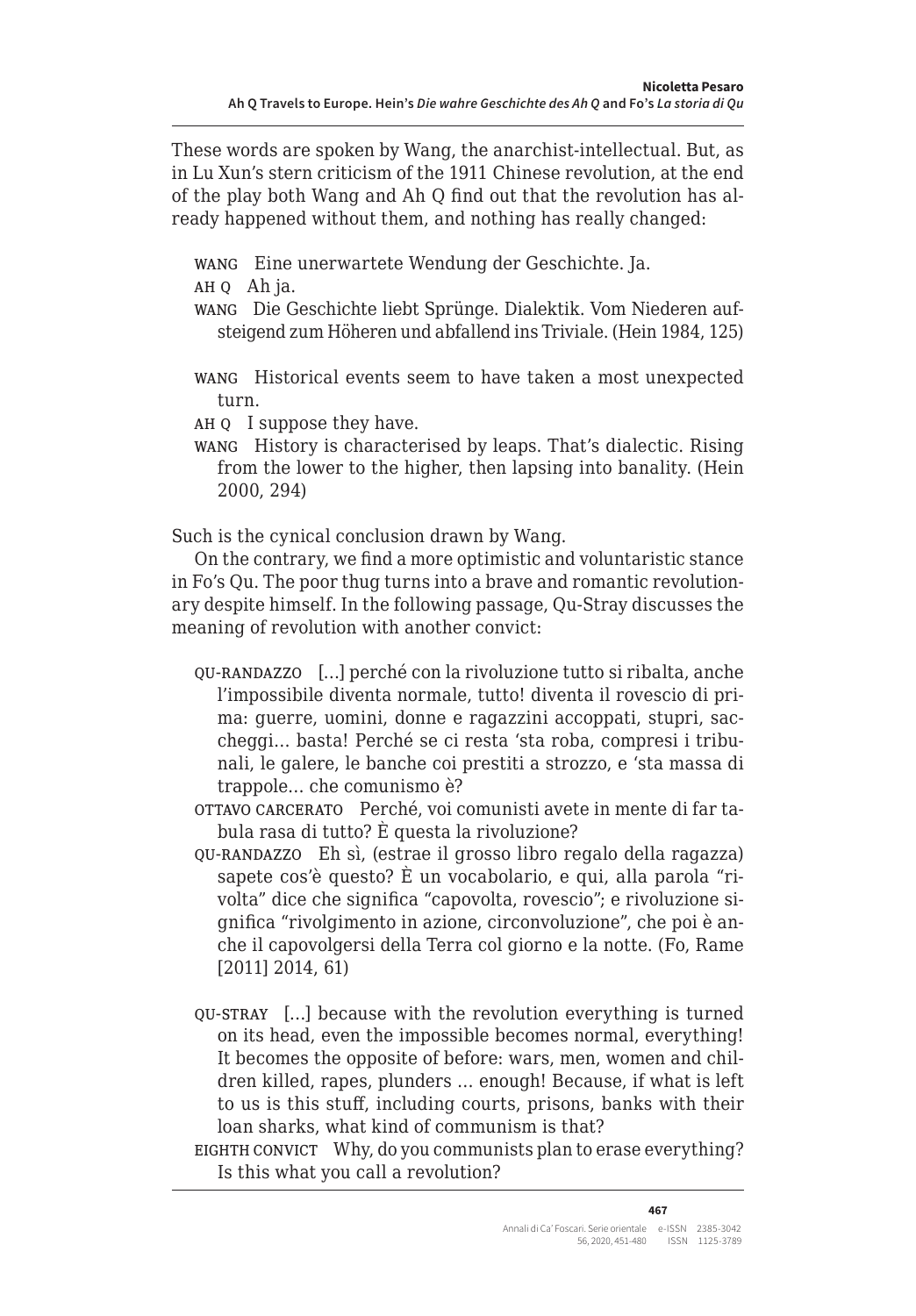qu-stray Oh, yes (he takes out the thick book the girl gave him): do you know what this is? It's a dictionary, and here, under the word "revolt", it says that it means "overturning, reversal"; and revolution means "upheaval, convolution", which also applies to the Earth's turning upside down with day and night.

By contrast to what happens in both Lu Xun's novella and Hein's adaptation, at the very moment of his death, the "revolutionary" Qu-Stray is applauded by people and his death is not received with indifference and contempt, but with deep feeling. The final line of Fo's script reads: "era un comunista utopico" (Fo, Rame [2011] 2014, 81) (He was a utopian communist); instead, Hein's statement is, again, much more pessimistic and cynical. Commenting on Ah Q's death, Wang states: "Wegen diesem Dummkopf will ich nicht den Kopf verlieren" (Hein 1984, 135) (I don't' want to lose my head on account of that idiot, Hein 2000, 303).

### **5.3 Anarchism**

Throughout their works, both Hein and Fo plunge Lu Xun's Ah Q into their political discourse on anarchism, and their criticism of all institutionalised power. Originally, in Lu Xun's novella, Ah Q seems to passively absorb this attitude from some speech he has heard at the wine shop, but when the revolution seems to be approaching Not-Yet-Village, he merely invokes it as the right for him to take whatever he wants. Besides, throughout the text, although Ah Q's attitude is not a rational and conscious one, he often shows a general intolerance towards rules and power (by attacking figures embodying social or cultural power, such as the False Foreign Devil, the nuns, the Zhao family etc.). However, in the end, during the trial, he remains completely passive and unaware, stubbornly accepting his destiny as a scapegoat. Lu Xun – whose anarchist thought has been recently explored by Fang (2008) – was apparently convinced that the illiterate people were incapable of any independent political thought or act, except for a generic, instinctive refusal to abide by the law.

Hein and Fo clearly show a much stronger tendency towards anarchism, albeit with certain nuances. Hein also depicts Ah Q as an "anarchist by instinct" when highlighting his feelings of hate towards everything, but he further articulates the character's implied anarchism by placing an intellectual by his side. For the two protagonists of "Die wahre Gesischte", anarchy is "ein schönes Wort. Scharf und kräftig" (Hein 1984, 90) (a great word. Direct – powerful, Hein 2000, 262). In Wang's words, "Das heist, dass ich gegen alles bin. Gegen alles, verstehst du? Ein Anarchist ist gegen alles" (Hein 1984, 90) (It means I'm against everything. Everything, you follow me? Anarchists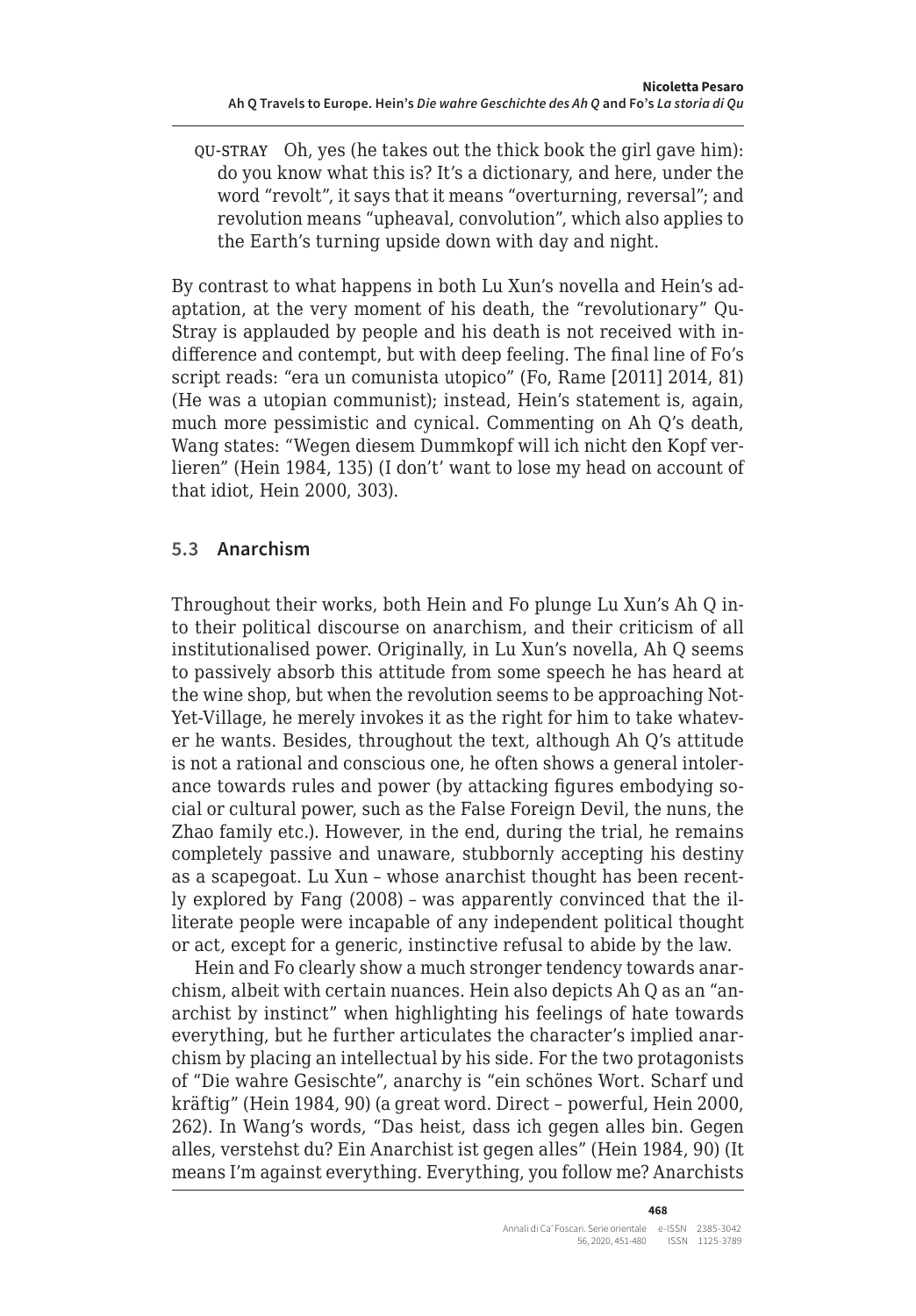are against everything, Hein 2000, 262). Then Ah Q naively asks: AH 0 Sind wir Anarchisten? wang Wir haben keine andere Wahl. ah q Wie schön. – Ich bin gern Anarchist. Ich habe soviel Hass in mir. – Es lebe die Anarchie. (Hein 1984, 90) AH O Are we anarchists? wang We haven't any choice. ah q It's great being an anarchist. I've got so much hate inside me. I hate everything. Long live anarchy! (Hein 2000, 262)

He even tries to transmit this belief to the nun, in the following conversation:

nonne Es gibt Worte, die Kraft geben, die zufrieden machen. ah q Das stimmt, Nonne. Anarchie zum Beispiel. (Hein 1984 95)

- nun There are some words that give you strength, that bring happiness.
- ah q That's a fact sister, 'Anarchy' for example. (Hein 2000, 266).

Hein himself explained the anarchistic stance taken by the two protagonists of his play, which, undoubtedly, reminds us of Lu Xun's radical scepticism yet pushes it even further:

The anarchistic moment, destruction in order to arrive at a tabula rasa, in order to come to a new beginning, to find a new hope, expose illusions as illusions – this is the focal point around which the thoughts of both figures in the play circle. (Hein cited in McKnight 1995, 149)

Fo's anarchist faith goes without saying; one also finds many references throughout his works revealing his personal beliefs. The following passage unmistakably shows his refusal to submit to any kind of organised political structure, in his transcultural rewriting and appropriation of Ah Q's discourse:

Un partito?! Figurarsi se potrei starmene dentro un partito... con le regole, i programmi… Mi fa schifo solo pensarci a un partito! Io non sopporto la politica... che mi sono sempre fatto i fatti miei e degli altri me ne strafrego... che vadano tutti a farsi fottere! Loro, i loro trucchi, le ruberie, gli intrallazzi e gli sgavazzi! (Fo, Rame [2011] 2014, 35)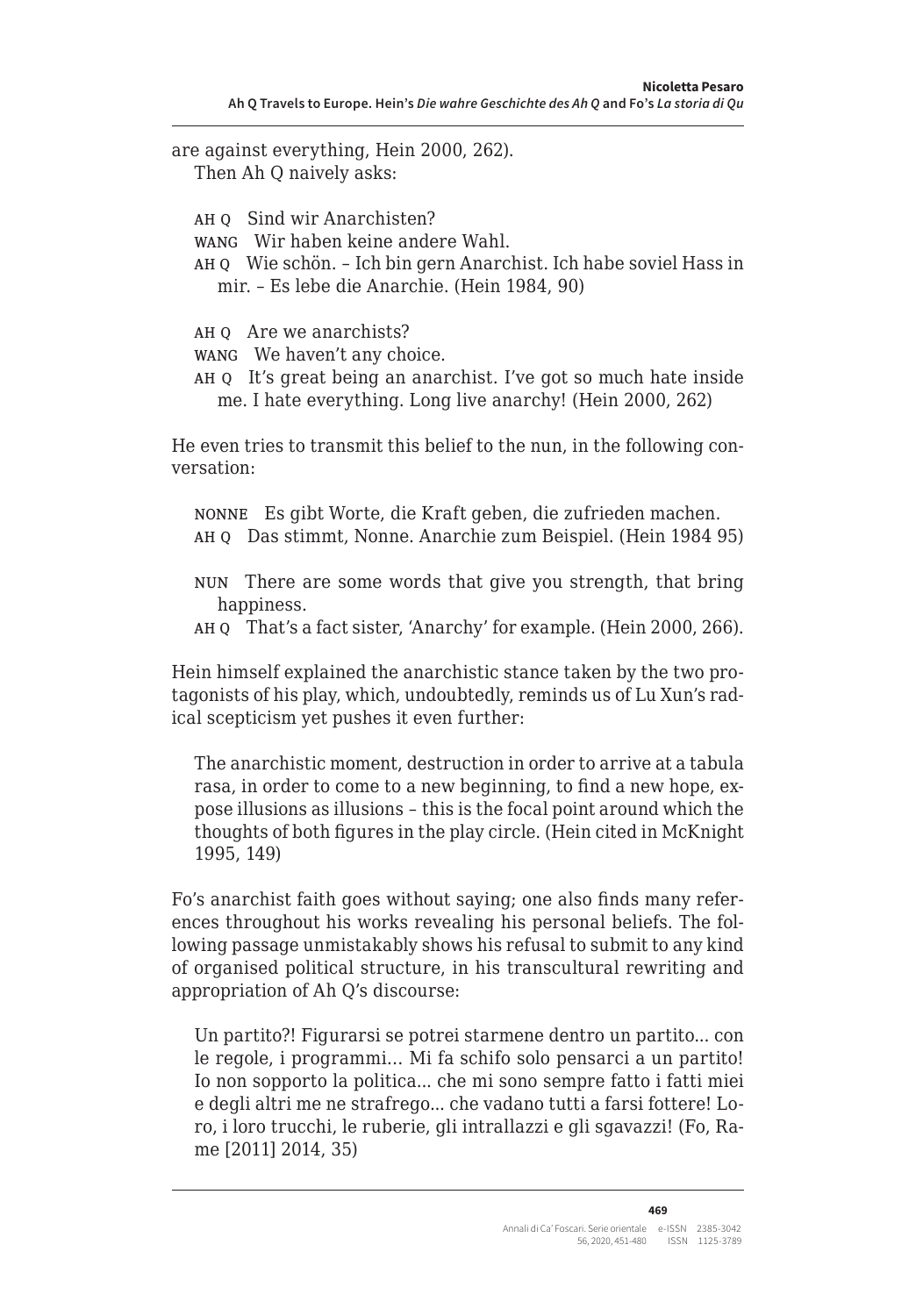A party?! How on earth could I ever join a party… with all its rules, the programmes… Only thinking of a party makes me sick! I can't stand politics… I have always minded my own business, and I don't give a toss about others… Fuck them! They, their tricks, their thievery, their wheelings and dealings!

# **5.4 Iconoclasm and Anticlericalism**

Iconoclasm and the debunking of any authoritarian religious or philosophical belief are defining features of the May Fourth Movement, and a consequence of the anarchism embraced by some of its writers. But these are also values that the two European authors share with Lu Xun, and which they redefine within the framework of a critical rejection of Christianity as a form of oppressive power. For all of them, the subalterns are continuously exploited and oppressed by the compelling force of religious or cultural biases. The "contact zone" acts here as a space where, at first, the anti-clerical ideas which Lu Xun derived from European radical thought (from the Enlightenment to Nietzsche) are inserted into the Chinese struggle against an obscurantist tradition, and then taken up and newly re-interpreted by Hein and Fo in their critical theatre.

Ah Q is at the same time an enemy and an expression of tradition. While resenting the Zhao and Qian notables and their power based on their traditional cultural capital as families of successful candidates at official examinations, he also despises the young False Foreign Devil because of his zest for Western culture and modernity. But it is mostly the ironical voice of the narrator that reveals Lu Xun's deep aversion to a superimposed and uncritical reception of the cultural tradition. His parody of the ancient historiographic and literary texts throughout the novella subtly achieves the effect of a thorough rejection of what he considers to be obsolete and irrational dogmas.

In Hein's play, when reacting to the guardian of the temple where Ah Q and Wang live, Wang says that the revolution will dismantle the abusive power of religion:

- wang Du und dein Pfaffe. Rom und die Inquisition. Alle ihr bigotten Speichellecker […].
- wang Von der Erde werden wir euch fegen. Ertränken im heiligen Blut der Revolution. Die Feinde der Freiheit, die Feinde des Volkes, wir werden sie zerschmettern wie – (Hein 1984, 88-9)
- wang You and your priests. Rome and the Inquisition, the whole lot of you bigoted toadies […].
- wang We are going to sweep you off the face of the earth. Drown you in the sacred blood of the revolution. Like all enemies of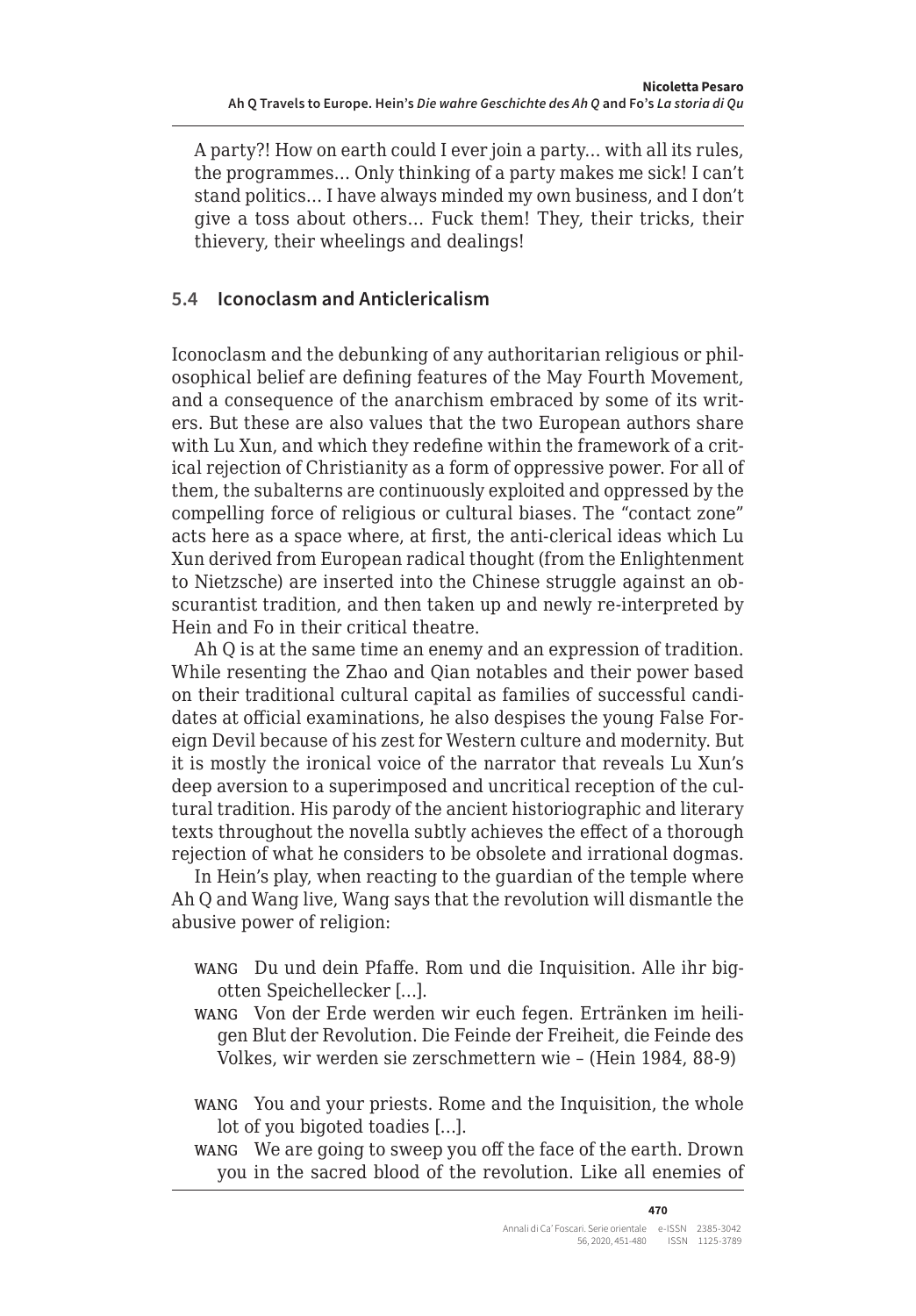freedom and enemies of the people, we'll smash you to pieces like… (Hein 2000, 260)

Ah Q immediately reinforces his message, launching an anarchist attack on the power represented by priests:

- ah q Wir werden ein bisschen Revolution machen, du Gymnastiker. Dann gehts dir an den Kragen. (Hein 1984, 89)
- ah q We are going to have a bit of revolution here, you health freak. Then you'll see what's what! (Hein 2000, 261)

In another passage, he repeats his attack when talking to the policeman:

- ah q Nach der Revolution gibt's keine Vorschrift. Wird abgeschafft, Maske, deine Heilige Vorschrift. (Hein 1984, 117)
- ah q After the revolution there won't be any regulations, Mask. Your God-given regulations will all be abolished. (Hein 2000, 286)

Famous for his unconventional views on Catholicism and his tense relationship with religious authorities in Italy, Dario Fo, in his adaptation, provides critical references to the bigoted rules imposed by religion; like Hein, he also associates religious power to political oppression: one of the authorities who decide to arrest and then execute Qu-Stray is called "Government priest" (Sacerdote governativo). Moreover, Fo/Qu-Stray launches his attack against hegemonic powers, such as "governments, parties and religions", which always imply the plague of violent and corrupted bureaucrats (Fo, Rame [2011] 2014, 62).

### **5.5 The Figure of the Scapegoat and the Dilemmatic Relationship between Intellectuals and Peasants**

A fascinating element shared by the texts scrutinised in this paper is the figure of the scapegoat: both Hein and Fo re-interpret and expand on this idea, already embedded in Ah Q's character, who is sentenced to death for a crime he did not commit (although he wished he had). Like China, in Lu Xun's in the previously quoted essay essay "Wusheng de Zhongguo" 无声的中国 (Voiceless China, 1927), Ah Q is speechless before the bald old man judging him and vis-à-vis the hostile gaze of the crowd. He cannot even sing the few lines of the Chinese opera he knows, and which would let him gain the townspeople's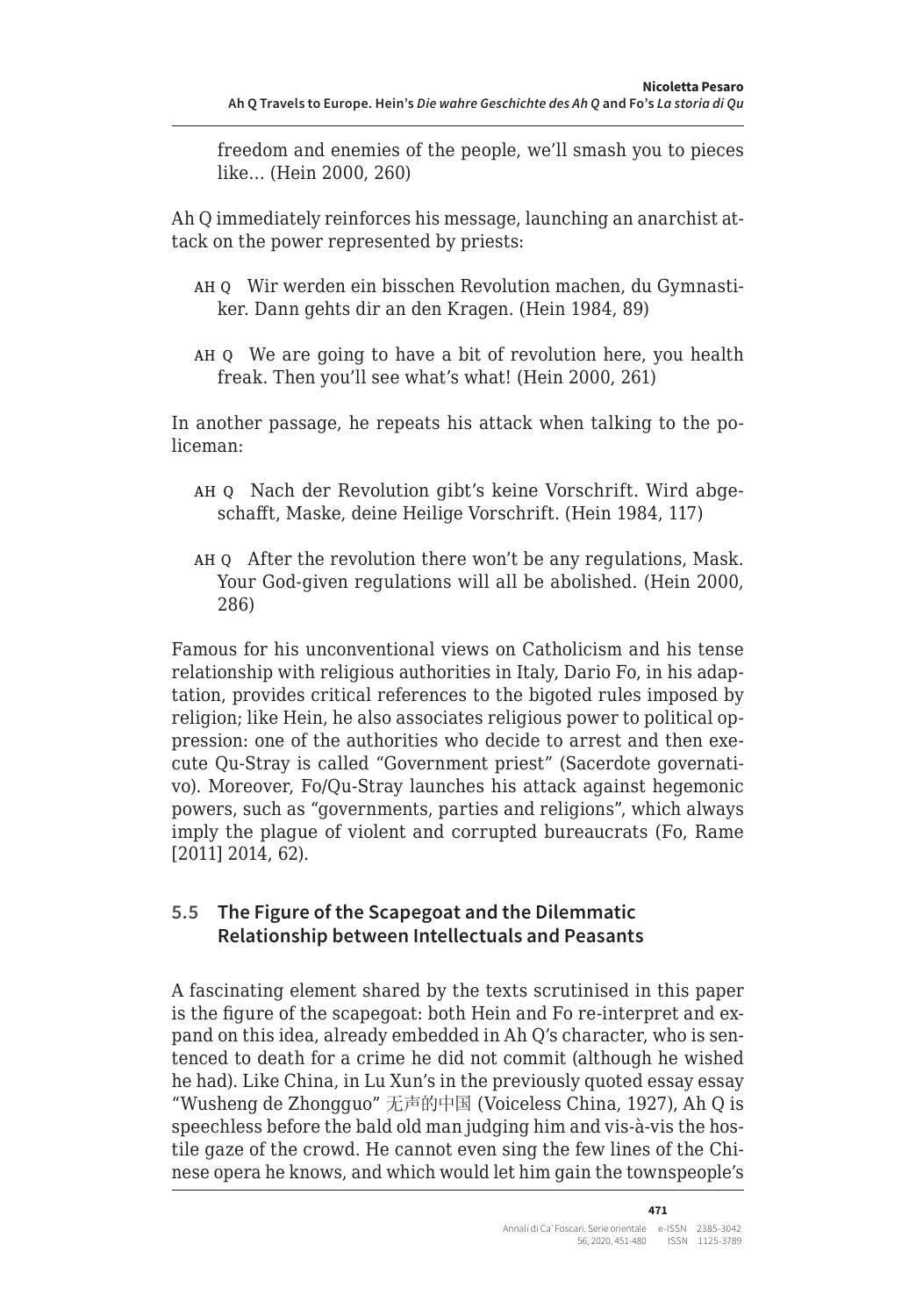respect. The whole story reveals traits of passivity and a tendency to be exploited (as well as to exploit), a characteristic which was harshly condemned by Lu Xun, when criticising the so-called Chinese national character. Both Sebastian Veg and Marston Anderson elaborate on the figure of the scapegoat as presented by Lu Xun under the influence of Nietzsche:

The Christ figure in "Revenge  $II''^{12}$  is effectively tied in with Ah Q; however, precisely because of this similarity I cannot agree that Nietzsche's critique of Christianity is of "infrequent concern to Lu Xun"[as argued by Nick Kaldis]. (Veg 2014, 54)

One can see here the effect of the "contact zone": "it is precisely this critique of Christianity", Veg claims, "that Lu Xun translates into his own critique of the weakness of Confucianism" (Veg 2014, 54).

Ah Q's character is […] at once bound and free. As a transient scavenger, he depends for survival on the odd jobs occasionally offered him by the townspeople, who in turn use him as an all-purpose scapegoat. In this latter capacity, he is frequently made the butt of public ridicule, which is the means by which individuals at all levels of the village society assert their position and bolster their pride. (Anderson 1990, 81)

In their turn, both Hein and Fo re-use and expand on Lu Xun's interpretation of the scapegoat. Lu Xun's tragic and farcical treatment of the scapegoat is echoed in the epilogue of Fo's play, where Qu-Stray is deliberately punished by the judge in order to deter other rebellions. Let's compare the following passages from Lu Xun's novella and Dario Fo's script:

然而这一夜, 举人老爷反而不能睡: 他和把总呕了气了。 举人老爷主张第 一要追赃, 把总主张第一要示众。 把总近来很不将举人老爷放在眼里了, 拍案打凳的说道, "惩一儆百! 你看, 我做革命党还不上二十天, 抢案就 是十几件, 全不破案, 我的面子在那里? 破了案, 你又来迂。不成!这是我管 的!" 举人老爷窘急了, 然而还坚持, 说是倘若不追赃, 他便立刻辞了帮办民 政的职务。而把总却道, "请便罢!" 于是举人老爷在这一夜竟没有睡, 但幸 第二天倒也没有辞。 (Lu Xun [1922] 1982, 524-5)

Mr. Provincial Examination couldn't sleep at all that night, brooding over a tiff with his captain of militia. The former had argued that the most urgent task was to go after the booty, while the lat-

<sup>12</sup> A prose poem by Lu Xun, which stages Jesus's crucifixion in a strikingly alienating way, portraying him as one persecuted by the masses.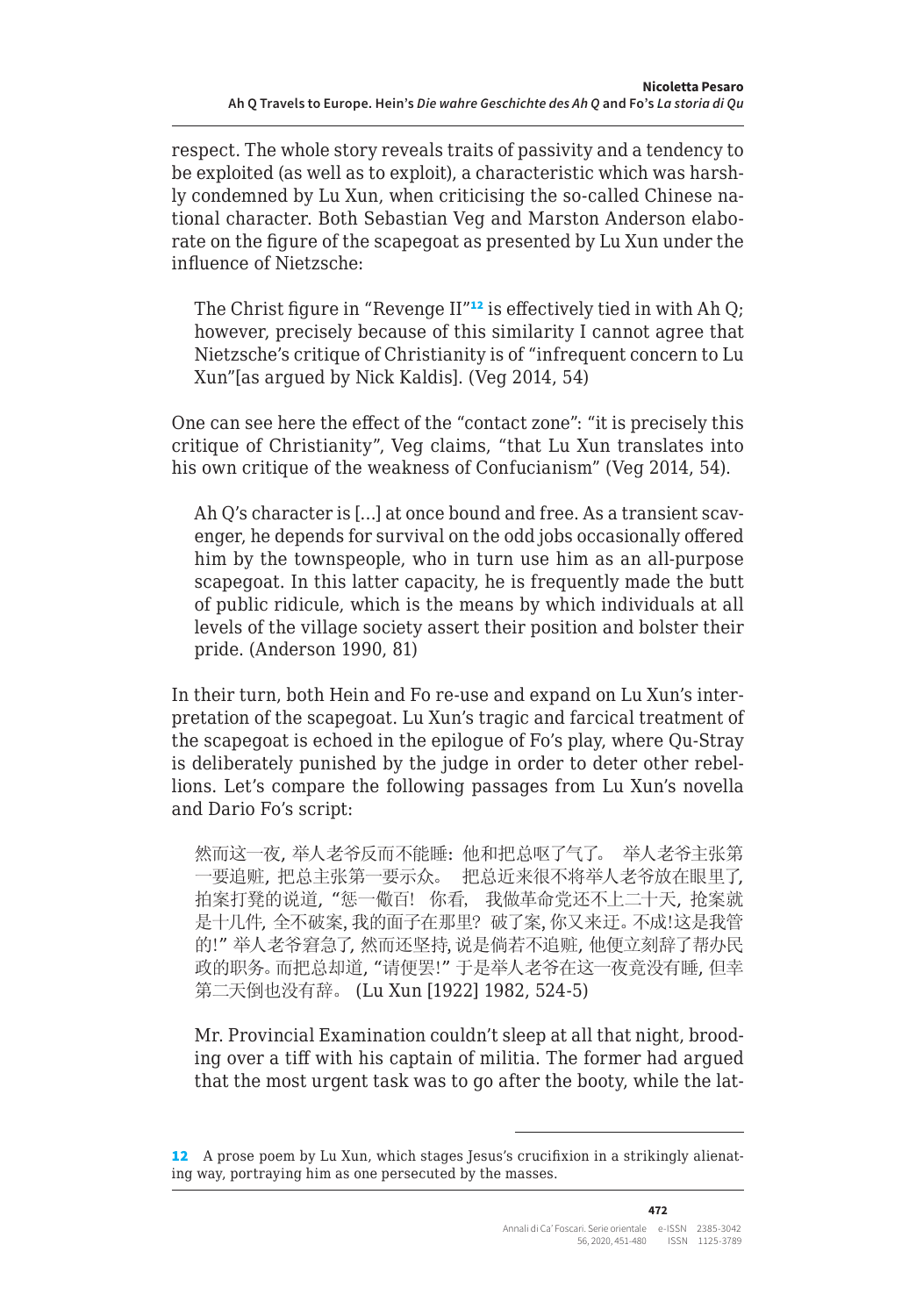ter counters that *someone needed making a public example of*. The captain had of late been showing a distressing want of respect for the esteemed man of letters. "*Kill a chicken, and you'll scare the monkeys*" he declared, thumping the table. "It's less than three weeks since I joined the Revolution, and there have been a dozen robberies, none of them solved. It's making me a laughing stock! Here we are, the case solved, and you're fussing like an old woman. I've had it ups to here – keep your nose out of this!" Still the discomforted scholar insisted that he would resign forthwith from the civil administration if they didn't go after the stolen goods. To which the captain responded: "Fine! Resign!" Mr. Provincial Examination failed to sleep that night; but neither, happily, did he resign the following day. (Lu Xun [1922] 2009, 121; italics added)

- signore della guerra State tranquillo eccellenza che la vostra testa, voglio dire la testa del vostro capro espiatorio, da porre inchiodata sul muro come un trofeo di caccia, l'avrete per certo! accusatore Quindi per chiudere il Qu-Randazzo è da dichiarare capo ribelle comunista e non ci sono discussioni. (Fo, Rame [2011] 2014, 41)
- warlord Don't worry, Your Excellency, you'll have your head, I mean, your scapegoat's head, so you can nail it to the wall as a hunting trophy; you'll have it for sure!
- prosecutor Therefore, to conclude, Qu-Stray must be declared the rebel head of the communists, no discussion here.
- secondo giudice Perché? Dove avremmo sbagliato? Non abbiamo fatto altro che applicare la regola infallibile del "colpiscine uno per punirne mille" dopotutto!
- giudice Attento, stai nominando una regola del capo dei Rossi! secondo giudice Eh beh! L'importante è che sia una regola che funzioni. (Fo, Rame [2011] 2014, 53)
- second judge Why? Where have we gone wrong? After all, we just applied the infallible rule of "striking one to punish one thousand"!

judge Be careful, you're mentioning a rule of the head of the Reds. second judge Oh, well! The important thing is that the rule work.

Fo's Ah Q ultimately proves to be a successful scapegoat, as the punishment devised by his persecutors works against them. Indeed, the thug's sacrifice will awake and redeem – almost in a Christian sense – his poor fellow villagers.

On the contrary, as far as Hein's play is concerned, one finds a strongly pessimistic and cynical position, very similar to Lu Xun's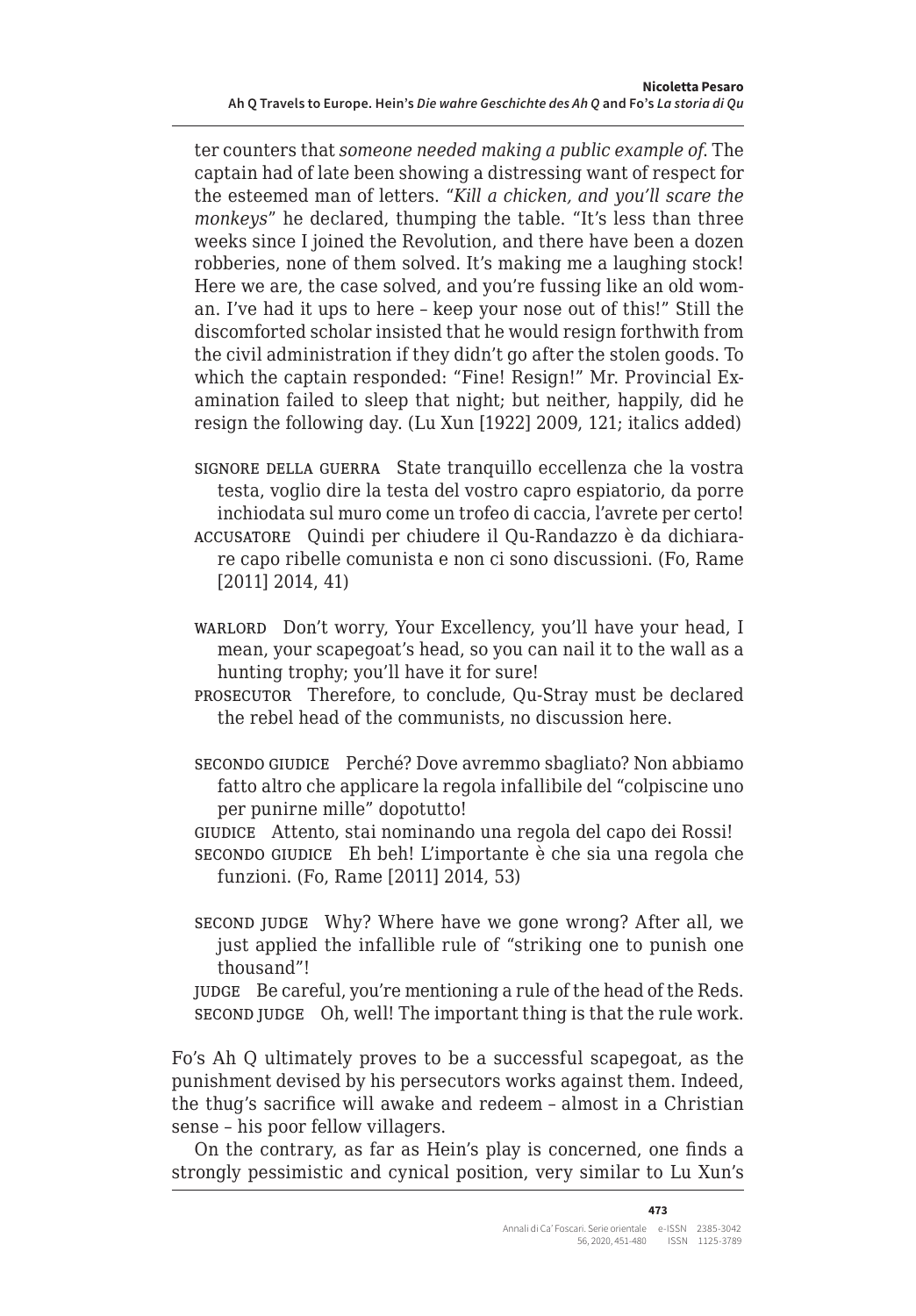negative attitude. Both Wang and Ah Q seem to vaguely allude to a sense of engagement, as it is showed by the following lines:

- ah q Der Moment eines sinnerfüllten Lebens. Wir hätten nicht umsonst gelebt. (Hein 1984, 92)
- ah q The mission that will give our lives some meaning. We won't have lived in vain (Hein 2000, 264)
- wang Ein Anarchist sollte ein Vorbild sein. Einer, zu dem man aufschaut. Oder auf den man spuckt, je nachdem. Ein Märtyrer, kein Geschäftsmann. (Hein 1984, 122).
- wang An anarchist ought to set an example. People should be able to look up to him. Or spit on him. As the case may be. Anyway a martyr not a businessman (Hein 2000, 291).

Nonetheless, in the ending, where Ah Q is about to be carried away and executed, the final dialogue between him and Wang reveals Hein's intellectual conundrum, which also characterises Lu Xun's political thought: is the people's sacrifice worth it?

- wang Auch Gesetze sind Anarchie. Alles Anarchie, mit Gesetz oder ohne. Alles Gewalt. Der Unterschied ist, wir sind ehrlicher, betrügen das Volk nicht.
- ah q Es lebe die Anarchie. Nicht wahr, Krätzebart?

wang Sie wird leben, Ah Q. [...]

temperlwächter So ein Unglück. Das Urteil steht fest. Den Kopf wird ihm Maske abschlagen. Den Kopf für einen Diebstahl, den er gar nicht begangen hat […]. (Hein 1984, 133)

- wang Law is anarchy. Anarchy is law. Anarchy is everywhere law or no law. Violence is everywhere. The only difference is that we are more honest, we don't pull the wool over peoples' eyes.
- ah q Long live anarchy, eh Louse-Beard? It will, won't it?
- wang Yes, Ah Q, it will live. […]

THE GUARDIAN OF THE TEMPLE It's too bad! There won't be any appeal. Mask will chop his head for a crime he didn't commit. (Hein 2000, 301)

The final, cynical comment by the intellectual Wang reinforces the idea that utopian revolt and individual's sacrifice are foolish behaviours: "Leb wohl, Ah Q. Du warst ein guter Mensch, aber ein Dummkopf" (Hein 1984, 133) (Goodbye Ah Q. You were a goodman – but a fool, Hein 2000, 301). While both Lu Xun and Hein adopt a negative or at least contradictory attitude towards the role of the scapegoat, Fo's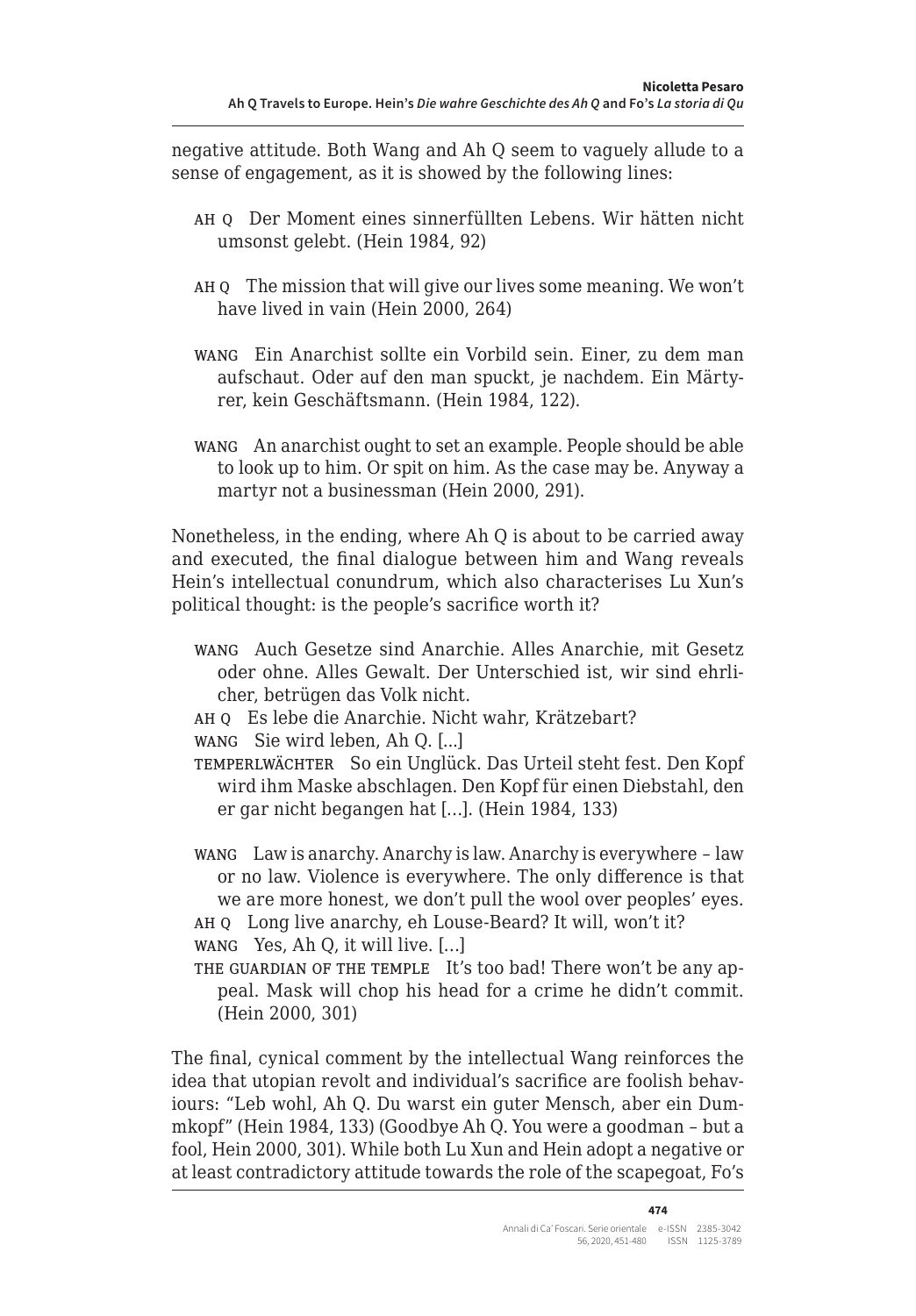Qu-Stray eventually adopts this role (emphasising in a positive way the Christian elements which have also been detected in some traits of Lu Xun's character) as a major aspect of his new, positive identity.

- qu-randazzo [...] Porca d'una miseria! Sono quasi un intellettuale: bel salto da quel zozzone che ero! Tutto perché mi credono un brigante sovversivo. Ma cosa sarà mai essere un brigante comunista? Bisogna che mi informi! Guarda, è così importante questo giorno che quasi sono contento che m'abbiano condannato ad essere accoppato! Sono felice! (Fo, Rame [2011] 2014, 47)
- qu-stray [...] Bloody Hell! I am almost an intellectual: a big leap compared to the slob I used to be! All because they think I am a subversive bandit. But what does it mean to be a communist bandit? I need to find out! Look, this day is so important that I am almost glad that they have sentenced me to be killed! I am happy!

In this sense, Fo seems to fully develop a thread of thought which is only potentially implied in Lu Xun's conundrum between the enlightened intellectual and the inert peasant masses, and denied by Hein, according to his own experience in the DDR: in Fo's script Qu combines the two figures in utopian fashion, ideally becoming a sort of 'enlightened peasant', who, for all his ignorance and slovenliness, manages to embody the positive, utopian prototype of the awakened masses who liberate themselves. One could say that in his transculturation of the character, Fo overcomes a century of political struggles and social claims, almost implementing the figure of the peasant-writer, whom Mao Zedong himself had once yearned for.<sup>13</sup>

On the one hand, Lu Xun – as well as Hein – could not see a better future for people like Ah Q yet, and let him die alone and scared, a victim of both the hegemonic classes and of his own ineptitude at the same time, 'bitten' to death by the indifferent and hostile gazes of the unsympathetic crowd. On the other hand, Dario Fo – who throughout his life fought against censorship, cultural hegemony and conservatism in Italian society – displays a more optimistic and positive view of the subaltern, as he inserts messianic elements of redemption in his interpretation of the scapegoat.

<sup>13</sup> In his 1942 speech at the *Yan'an Conference on Literature and Art*, Mao outlined a new type of writer, able to embody the ideas, problems and needs of the masses by being one of them, writing directly about them and for them (Mao Zedong [1942] 2002, 48-85).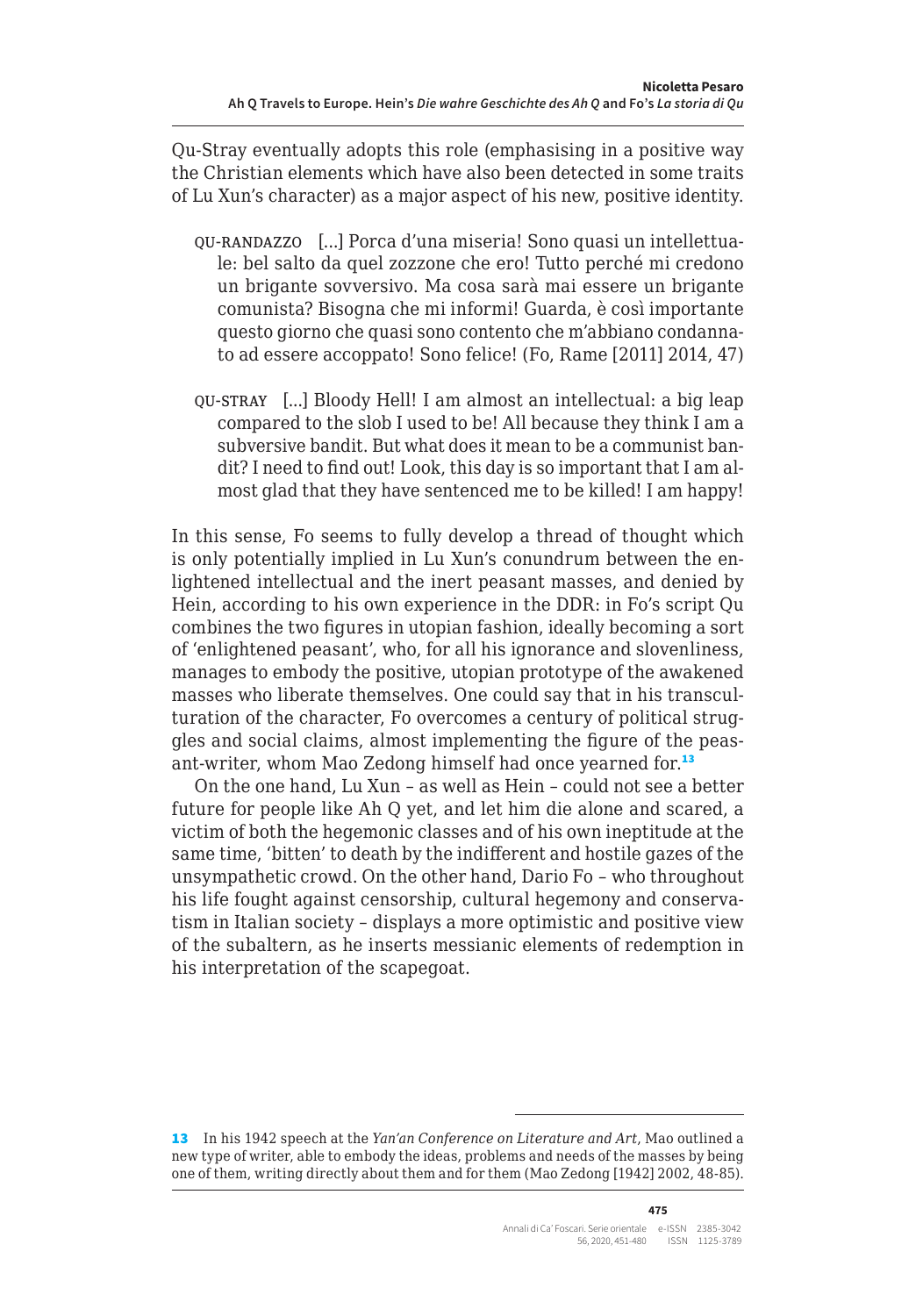# **5.6 The 'Tragedy of Love'. From Misogyny to Human Degradation and Romanticism**

Finally, a few words should be said on the image of women in these three texts. In Lu Xun's story this image is in line with his pessimistic views on women's condition in China: occupying a subaltern position under the yoke of traditional culture, they are not only heavily discriminated against but even blamed for men's mistakes and misfortunes. Ah Q vents his dissatisfaction by harassing the young nun, who rejects his advances with indignation. As in Confucian texts against women, for Ah Q she and women in general are the main cause of men's corruption; in particular, they are the source of sexual desire which, according to a bigot Confucian belief, leads men to ruin. Ah Q hypocritically criticises them, but, pushed by his sexual drive, awkwardly attacks the maid in Zhou's house and is sternly punished by the community.

Christoph Hein's reading of Lu Xun pushes the element of sexual harassment further, adding a brutal ending, which is nonetheless completely accidental (Ah Q kills the nun involuntarily). The play's only female character, the young nun, is called Maria Martha Martirio (a name which, through the term "martyr", encapsulates the character's fate). She brings food to the temple where the two thugs are confined: in Ah Q's eyes she is a grotesque mix of sexual and religious, sacred and profane elements. Hein eventually turns his Ah Q into an involuntary rapist. Comparing this theme with Lu Xun's, Hein appropriates the misogynist bias and transforms it into a gloomy picture of men's brutality, staging the violence induced by sexual repression and frustrations under the DDR. However, the (unwanted) killing of the nun is mainly a sign of human degradation:

the inadvertent killing of the nun comes to simbolize drastically misplaced priorities when Ah Q is executed for stealing the overlord's belongings, which he didn't do, but as implicitly defined by the social structure, the goods are more important than the nun anyway. (McKnight 1995, 150)

A striking difference compared to this approach is represented by the figure of Moon (Luna), the girl with whom Qu-Stray falls in love in Dario Fo's adaptation: in this case, again, the Italian playwright completely reverses Lu Xun and Hein's perspective, shaping a positive image of love and sex as something natural and even beneficial for a community. It is precisely thanks to the affection between the two, that Qu ultimately manages to become a spokesman for and a symbol of the people. This optimistic view on gender issues might be connected to Dario Fo's lifelong successful sentimental and professional relationship with his wife Franca Rame, a famous activist and feminist.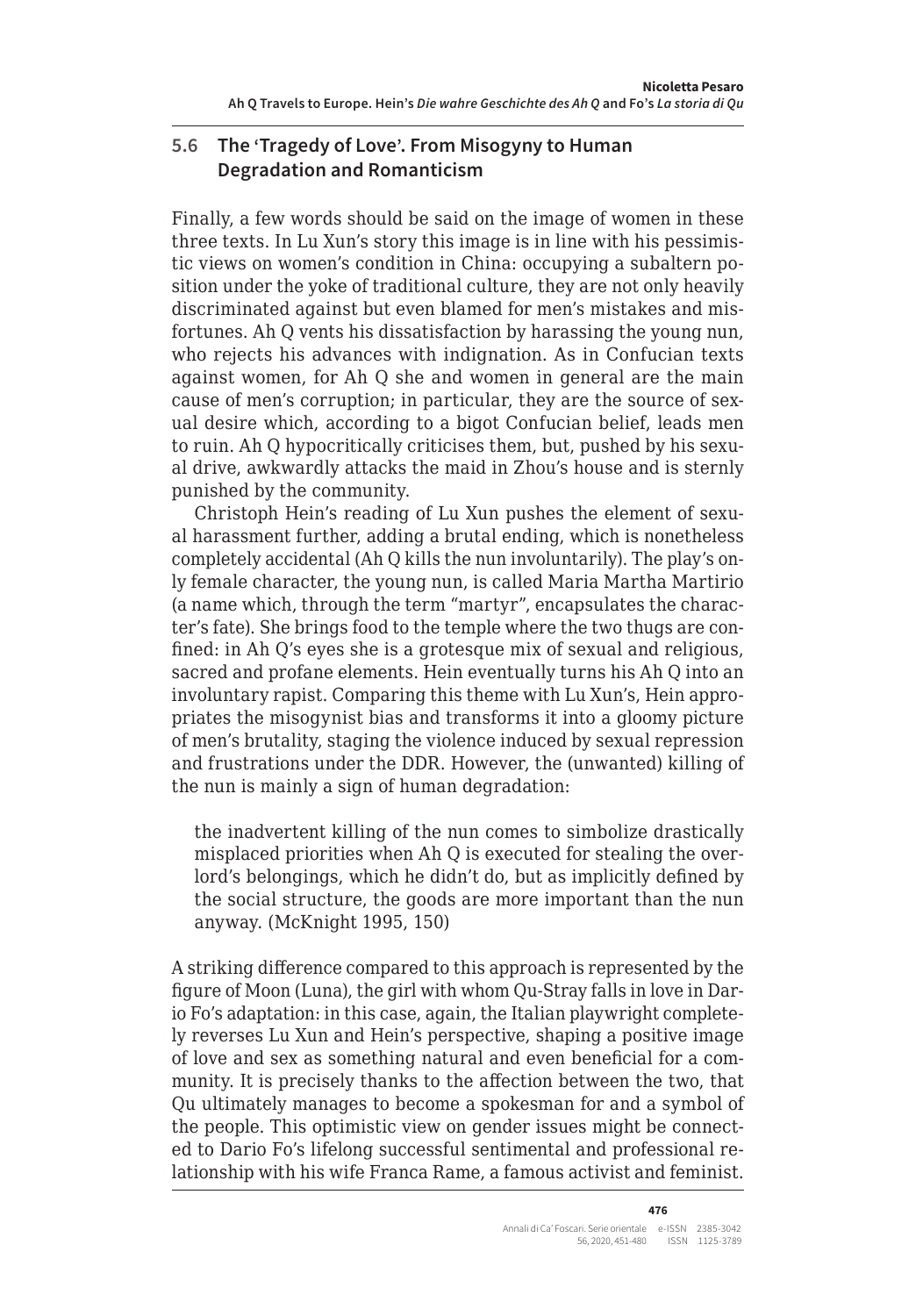#### 6 Conclusion

After this short description of elements drawn from the prototext, which have been revived and further explored in Hein and Fo's metatexts, it should be remarked that by means of their transcultural rewriting, the two authors have successfully adapted Lu Xun's original character and its story to their own historical and cultural contexts, namely: Hein's oppressive East Germany and Fo's disillusioned Italian society at the turn of the twentieth century.

As Hutcheon states, "the appeal of adaptations for audiences lies in their mixture of repetition and difference, of familiarity and novelty" (2006, 114). The unquestionable value of Hein and Fo's adaptations of "The True Story of Ah Q" lies in their ability to resurrect for the German and Italian audiences a classical Chinese text from the last century, which represents the spirit of the May Fourth Movement – something which is quite unknown to the European audiences. Interestingly enough, the 2014-15 version of Fo's play has been staged both in English and in Italian. By inserting this May Fourth masterpiece in the tradition of European satirical theatre, the two playwrights have given Lu Xun's text a new and original *Fortleben*.

While Lu Xun's definition of the subaltern through the character of Ah Q is mainly a desperate one, as though the writer struggled to find a real way out, still, he seems to be endowed with the "pessimism of the intellect, and the optimism of the will" (Gramsci 2016, 111). The "iron house" that haunted his thought and writing – to the very end of his days – was ultimately shattered by the important legacy he left not just to Chinese readers but to an international audience as well.

In his adaptation, Christoph Hein explored and expanded the limits and possibilities of the alliance between the intellectual and the subaltern – only glimpsed by Lu Xun – by providing the character Ah Q with an intellectual counterpart, Wang Louse-Beard. Hein's translation of the tense relationships between Confucian authoritarian power and its subject – Chinese people – into the relationship between the East German communist regime and its citizens sheds new light on the moral burden felt by left-wing intellectuals both in modern China and in contemporary Europe. In the second case study, Dario Fo's Qu-Stray is indeed one of the best examples of the positive effects of transculturation, illustrating how this can revive an original text and potentially achieve posthumous success for it through the creation of a new text. Fo's somewhat exoticising adaptation manages to add a positive, utopian outcome for Lu Xun's tormented quest.

As Hutcheon states, the audience of an adaptation should be aware of it, i.e. it should be able to recognise the original text that inspired the adaptation. Thus, we might have a knowing audience or an unknowing one (Hutcheon 2006, 121). A good adaptation should be able to speak to both audiences.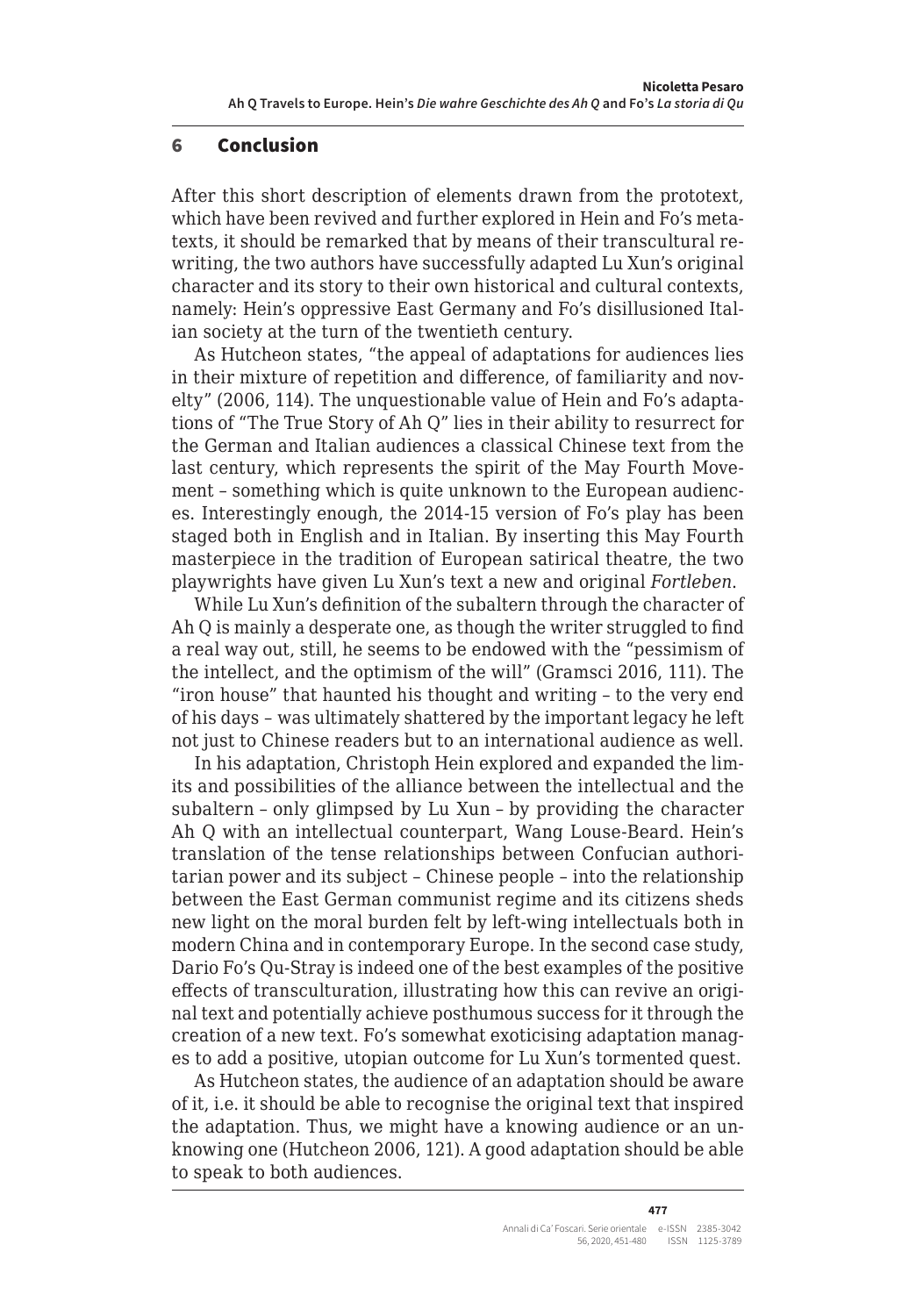Although it would be difficult to argue that the reception of the two plays in the 1980s and at the beginning of our century addressed a knowing audience, we could still say that the transcultural rewriting succeeded in both cases: Hein and Fo's adaptations not only paved the way for a brand new history of the legacy of Lu Xun's work, but gave this novella a meaningful afterlife. "Adaptations are not simply repetition; there is always change" (Hutcheon 2006 176): it is precisely by means of their changes that Hein and Fo's creative rewritings have kept Ah Q's story alive. They clearly show us that "evolving by cultural selection, traveling stories adapt to local cultures, just as populations of organisms adapt to local environments" (Hutcheon 2006, 177).

I wish to conclude my article with Rossella Ferrari's comment on the relationship between the text and its adaptation, which seems particularly appropriate here: "strategies of hybridization and intentional rewriting can generate higher degrees of artistic and discursive innovation without necessarily eroding the aesthetic and critical strengths of the original" (Ferrari 2012, 251).

# **Bibliography**

- Anderson, Marston E. (1990). *The Limits of Realism. Chinese Fiction in the Revolutionary Period*. Berkeley; Los Angeles; Oxford: University of California Press.
- Benjamin, Walter (1996). "The Task of the Translator". Benjamin, Walter, *Gesammelte Schriften. Selected Writings. Volume 1 1913-1926*. Edited by Marcus Bullock and Michael W. Jennings. Cambridge MA; London: The Belknap Press of Harvard University, 253-63.
- Davies, Gloria (1991). "The Problematic Modernity of Ah Q". *Chinese Literature: Essays, Articles, Reviews* (CLEAR), 13, 57-76. DOI https://doi. org/10.2307/495053.
- Disler, Caroline (2011). "Benjamin's 'Afterlife'. A Productive (?) Mistranslation In Memoriam Daniel Simeoni". *TTR Traduction, terminologie, rédaction*, 24(1), 183-221. DOI https://doi.org/10.7202/1013259ar.
- Fang Youjia 方尤瑜 (2008). "Shilun wuzhengfuzhuyi dui Lu Xun zaoqi xiaoshuo chuangzuo de yingxiang. Yi 'Yao' wei zhongxin zhankai 试论无政府主义对 鲁迅早期小说创作的影响——以《药》为中心展开 (On the Influence of Anarchism on Lu Xun's Early Fiction Writing. Centred on the Story 'Medicine')". *Guangdong waiyu waimao daxue xuebao*, 19(1), 55-9.
- Ferrari, Rossella (2005). "Anarchy in the PRC. Meng Jinghui and his Adaptation of Dario Fo's 'Accidental Death of an Anarchist'". *Modern Chinese Literature and Culture*, 17(2), 1-48.
- Ferrari, Rossella (2012). *Pop Goes the Avant-Garde. Experimental Theatre in Contemporary China*. London: Seagull Books.
- Fo, Dario (1989). *Storia di Qu*. URL http://www.archivio.francarame.it/ scheda.aspx?IDScheda=1150&IDOpera=55 (2019-11-13).
- Fo, Dario (2015). "Storia di Qu Dario Fo". URL https://www.youtube.com/ watch?v=FoNu-lnXj\_U (2020-01-10).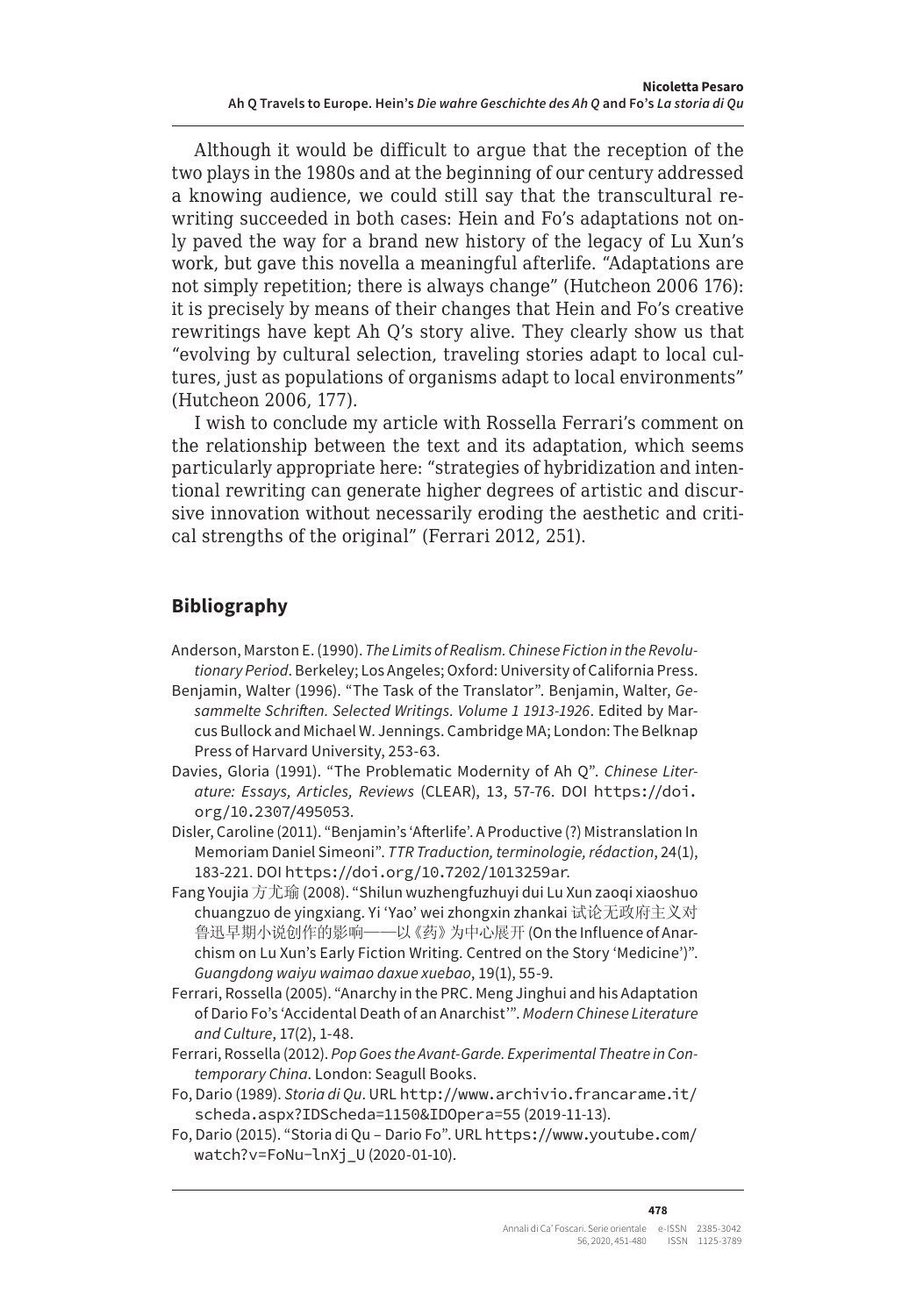- Fo, Dario; Rame, Franca [2011] (2014). *La storia di Qu*. Milano: Archivio Organizzazione OUTIS.
- Foster, Paul B. (2006). *Ah Q Archaeology. Lu Xun, Ah Q, Ah Q Progeny and the National Character Discourse in Twentieth Century China*. Lanham, MD: Lexington Books.
- Ge Baoquan 戈宝全 [1981] (1999). "Tan *Ah Q zhengzhuan* de shijie yiyi 谈阿Q 正传的世界意义 (The Meaning of *The True story of Ah Q* in the World)". Chen Shuyu (ed.), *Shuobujin de Ah Q* 说不尽的阿Q (The Endless Discourse on Ah Q). Beijing: Zhongguo wenlian chuban gongsi, 753-68.
- Genette, Gérard (1997). *Palimpsests. Literature in the Second Degree*. Trans. by Channa Newman and Claude Doubinsky. Lincoln: University of Nebraska Press.
- Hein, Cristoph (1984). *Die wahre Geschischte des Ah Q*. Hein, Christoph, *Die Wahre Geshichte des Ah Q. Stücke und Essays*. Darmstadt: Sammlung Luchterhand, 81-135.
- Hein, Cristoph (2000). "The True Story of Ah Q. After Lu Xun". Jackman 2000, 255-303.
- Hermann, Elfriede (2007). "Communicating with Transculturation". *Journal de la Société des Océanistes*, 125, 257-60. DOI https://doi.org/10.4000/ jso.980.
- Hutcheon, Linda (2006). *A Theory of Adaptation*. New York: Routledge.
- Iwabuchi Tatsuji (1995). "Die Dramatisierung der 'Wahren Geschichte des Ah Q' von Lu Xun in Deutschland und in Japan". *Zeitschrift für Germanistik*, *Neue Folge*, 5(2), 391-5.
- Jackman, Graham (ed.) (2000). *Christoph Hein in Perspective*. Amsterdam: Brill Rodopi.
- Lefevere, André (1992). *Translation, Rewriting, and the Manipulation of Literary Fame*. London; New Tork: Routledge.
- Lu Xun 鲁迅 [1922] (1982). "Ah Q Zhengzhuan 阿Q正传 (The True Story of Ah Q)". *Lu Xun quanji*鲁迅全集 (The Complete Works of Lu Xun), vol. 1. Beijing: Renmin wenxue chubanshe, 487-532.
- Lu Xun 鲁迅 [1926] (1994). "Ah Q zhengzhuan de chengyin 阿Q正传的成因(How "The True Story of Ah Q" Came About)". *Lu Xun zawen quanji* 鲁迅杂文全集 (A Complete Collection of Essays by Lu Xun). Qinyang: Henan renmin chubanshe, 249-51.
- Lu Xun 鲁迅 [1927] (1994). "Wusheng de Zhongguo 无声的中国 (Voiceless China)". *Lu Xun zawen quanji* 鲁迅杂文全集 (A Complete Collection of Essays by Lu Xun). Qinyang: Henan renmin chubanshe, 318-20.
- Lu Xun 鲁迅 [1930] (1982). "Zhi Wang Qiaonan xin 致王乔南信 (Letter to Wang Qiaonan)". *Lu Xun quanji*鲁迅全集 (The Complete Works of Lu Xun). Vol. 12. Beijing: Renmin wenxue chubanshe, 27.
- Lu Xun 鲁迅 [1934a] (1994). "Nalaizhuyi 拿来主义 (Take-ism)". *Lu Xun zawen quanji* 鲁迅杂文全集 (A Complete Collection of Essays by Lu Xun). Qinyang: Henan renmin chubanshe, 714-15.
- Lu Xun 鲁迅 [1934b] (1994). "Da *Xi zhoukan* bianzhe xin 答《戏》周刊编者信 (In Response to a Letter of the Editor of the *Drama Weekly*)". *Lu Xun zawen quanji* 鲁迅杂文全集 (A Complete Collection of Essays by Lu Xun). Qinyang: Henan renmin chubanshe, 746-8.
- Lu Xun 鲁迅 [1935] (1994). "'Ti weiding' cao (yi zhi san) "题未定"草(一至三) Notes without Title 1-3)". *Lu Xun zawen quanji* 鲁迅杂文全集 (A Complete Collection of Essays by Lu Xun). Qinyang: Henan renmin chubanshe, 811-15.